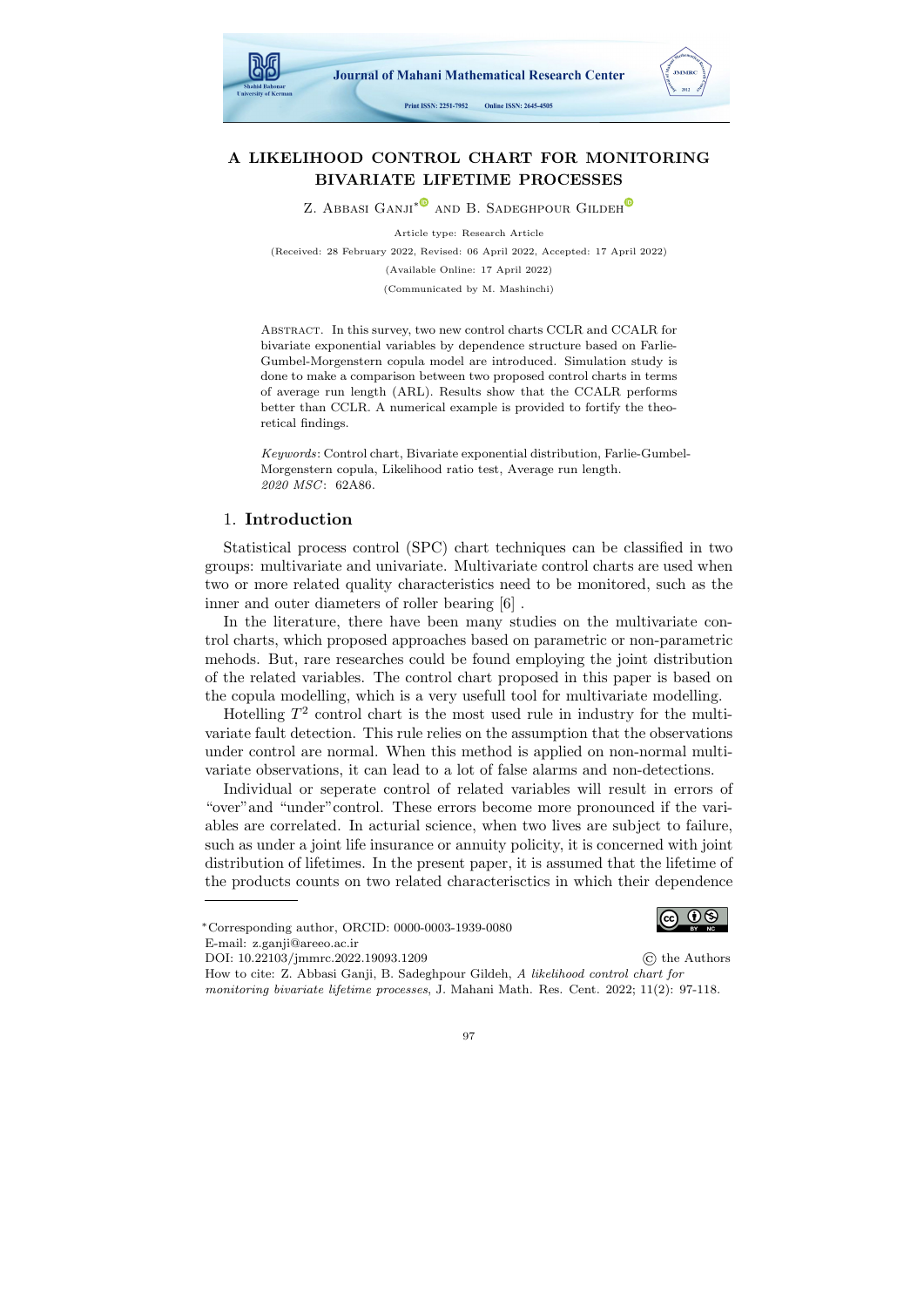structure is according to Farlie-Gumbel-Morgenstern (FGM) copula model and marginal distributions are exponential.

For these prosesses, in the case of the simulataneous use of two seperate univariate control chars, correlation between two characteristics is ignored and so, the type 1 error will be increased. Therefore, control chart based on the likelihood ratio test is developed that employs the correlation structure.

In the literature, there have been researches on the control charts concerned to the likelihood ratio test statistic. Apley and Shi [\[2\]](#page-13-0) presented an on-line statistical process control (SPC) technique, based on a generalized likelihood ratio (GLR) test, for detecting and estimating mean shifts in autocorrelated processes that follow a normally distributed autoregressive integrated moving average (ARIMA) model. Cappizi and Masarotto [\[4\]](#page-20-1) introduced a practical approach to implementate GLR charts for monitoring an autoregressive moving average process assuming that only a phase I sample is available. Their proposed approach, based on automatic time series identifications, estimates the GLR control limits through stochastic approximation using bootstrap resampling and thus is able to take into account the uncertainty about the underlying model.

Zhang et al. [\[14\]](#page-20-2) proposed a control chart based on the likelihood ratio for monitoring the linear profiles, that integrates the exponentially weighted moving average (EWMA) procedure to detect shifts in either the intercept or the slope or the integratede standard deviation, or simultaneously by a single chart. Zhang et al. [\[15\]](#page-20-3) introduced a control chart that integrate the EWMA procedure with the GLR test statistic for jointly monitoring both the process mean and variance. Zhou et al. [\[16\]](#page-20-4) presnted a control chart which integrates the EWMA procedure with the GLR test statistic to minitor the process with patterned mean and variance shifts, which has reference-free proporty.

Xu et al. [\[13\]](#page-20-5) considered the problem of monitoring a normally distributed process variable when a special cause may produce a time-varying linear drift in the mean and designed a GLR control chart for evaluating drift detection. Xu et al. [\[12\]](#page-20-6) developed a GLR control chart for detecting sustained changes in the parameters of linear profiles when individual observations are sampled. There have been other reseaches in this suject that for more information one can see Zhang et al. [\[14,](#page-20-2) [15\]](#page-20-3); Zhou et al. [\[17\]](#page-20-7); Qi et al. [\[7,](#page-20-8) [8\]](#page-20-9); Wu et al [\[11\]](#page-20-10). But there has been little attempt to study the control charts aggregating likelihood ratio test statistic in lifetimes.

The structure of the rest of this paper is as follows. In the subsequent section, some basic definitions of FGM copula model as well as the bivariate exponential distribution are presented. Section [3](#page-2-0) provides maximum likelihood estimations of two parameters of the mentioned distribution. Two new control charts are introduced in Section [4.](#page-3-0) In Section [5,](#page-9-0) simulation study is carried out to investigate the performance of the proposed control charts in terms of the ARL. Section [6](#page-10-0) discusses an illustrative example to show the use of the proposed control charts. Finally, some conclusions are presented in Section [7.](#page-11-0)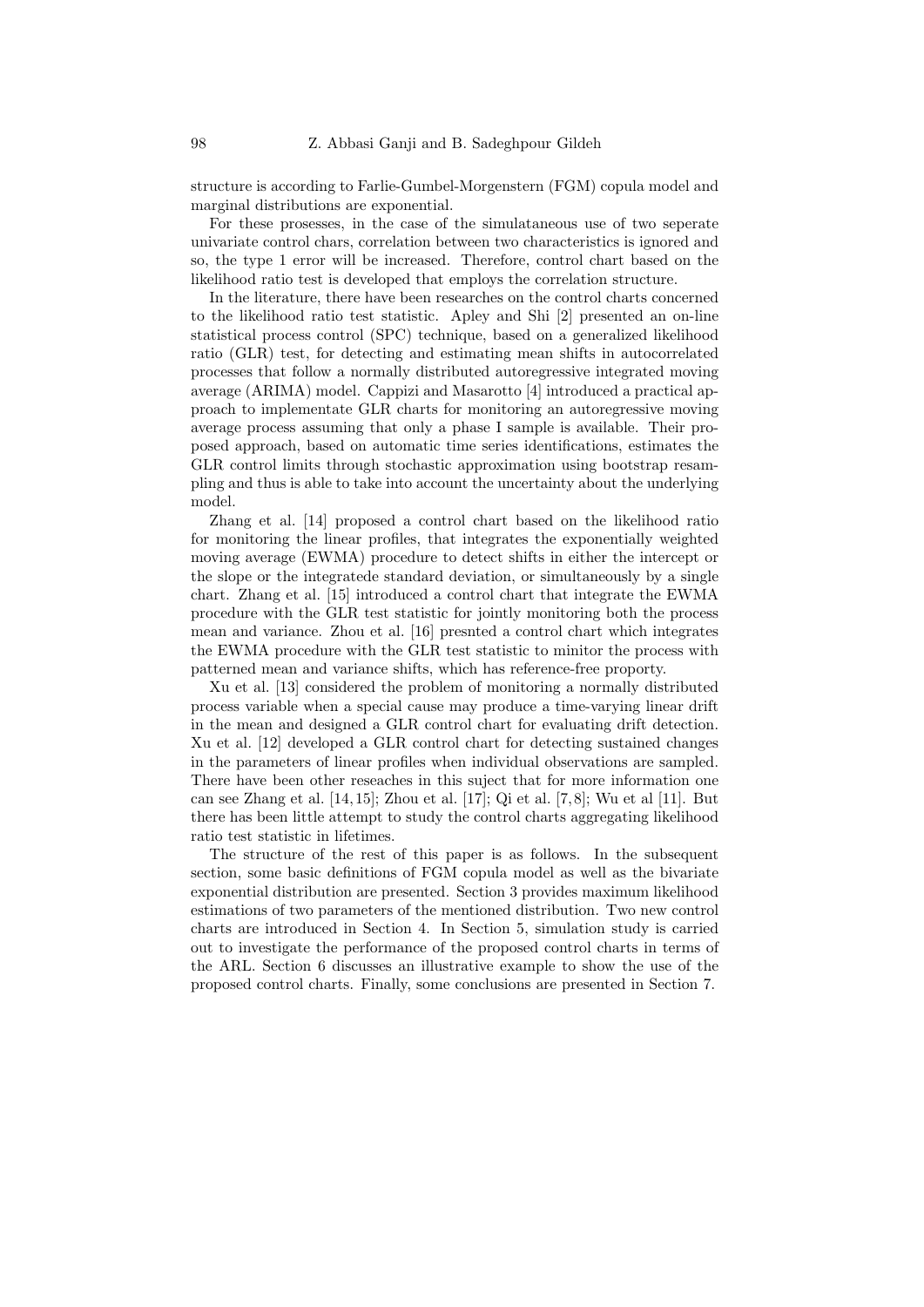A likelihood CC for monitoring bivariate lifetime processes – JMMRC Vol. 11, No. 2 (2022) 99

#### 2. Copula

Copulas are used to combine marginal distributions to create bivariate/multivariate distributions. They contain information from the joint distribution that is not contained in the marginal distributions. The concept of copula was introduced by Sklar [\[9\]](#page-20-11), and has for a long time been recognized as a powerful tool for modelling dependence between random variables. Some basic information in this subject are presented in [\[1\]](#page-12-0)

The joint cumulative distribution function (cdf) of two random variables  $X_1$ and  $X_2$  based of FGM copula model is as following;

<span id="page-2-1"></span>
$$
(1) \tF_{X_1,X_2}(x_1,x_2) = F_{X_1}(x_1)F_{X_2}(x_2)[1 + \theta(1 - F_{X_1}(x_1))(1 - F_{X_2}(x_2))],
$$

and the joint probability density function (pdf) is as

$$
(2) \t f_{X_1,X_2}(x_1,x_2) = f_{X_1}(x_1)f_{X_2}(x_2)[1 + \theta(2f_{X_1}(x_1) - 1)(2f_{X_2}(x_2) - 1)].
$$

The scalar  $\theta$  is dependence parameter, ranges from -1 to 1. It is noted that the independence structure is reached when  $\theta = 0$ .

For FGM copula family, the relation between Kendall's tau and the dependence parameter  $\theta$  is  $\tau_{X,Y} = 2\theta/9$ . Accordingly, for the processes with unknown dependence parameter, first the Kendall's tau for the sample is estimated as  $\hat{\tau}_{X,Y} = \tau$  and then  $\hat{\theta} = 9\tau/2$ . More explanation of this subject is presented in [\[1\]](#page-12-0).

Let  $X_1$  be the lifetime of first characteristic and  $X_2$  is the lifetime of another one. These two variables are distributed as exponential, in which  $X_1 \sim E(\lambda_1)$ and  $X_2 \sim E(\lambda_2)$ . Then, by using Eq. [\(1\)](#page-2-1), we have

(3) 
$$
F_{X_1,X_2}(x_1,x_2)=(1-e^{-\frac{x_1}{\lambda_1}})(1-e^{-\frac{x_1}{\lambda_1}})[1+\theta e^{-\frac{x_1}{\lambda_1}-\frac{x_2}{\lambda_2}}].
$$

## <span id="page-2-0"></span>3. Maximum likelihood estimations of parameters  $\lambda_1$  and  $\lambda_2$

Now, we want to find the maximum likelihood estimations (MLEs) of two parameters  $\lambda_1$  and  $\lambda_2$ .

Since  $X_1$  and  $X_2$  follow exponential distribution, the joint pdf is as follows;

(4) 
$$
f_{X_1,X_2}(x_1,x_2) = \frac{1}{\lambda_1 \lambda_2} e^{-x_1/\lambda_1 - x_2/\lambda_2} \left[ 1 + \theta (2e^{-x_1/\lambda_1} - 1)(2e^{-x_2/\lambda_2} - 1) \right].
$$

Consequently, the likelihood function is given by

(5) 
$$
L(\lambda_1, \lambda_2) = \frac{1}{\lambda_1 \lambda_2} e^{-x_1/\lambda_1 - x_2/\lambda_2} \left[ 1 + \theta (2e^{-x_1/\lambda_1} - 1)(2e^{-x_2/\lambda_2} - 1) \right].
$$

Then, the log-likelihood fuction can be obtained as what follows;

(6) 
$$
l(\lambda_1, \lambda_2) = -\ln \lambda_1 - \ln \lambda_2 - \frac{x_1}{\lambda_1} - \frac{x_2}{\lambda_2} + \ln \left[1 + \theta(2e^{-x_1/\lambda_1} - 1)(2e^{-x_2/\lambda_2} - 1)\right].
$$

Based on a random sample of size n, as  $(x_{11}, x_{21}), (x_{12}, x_{22}),..., (x_{1n}, x_{2n}),$ the sample joint pdf is as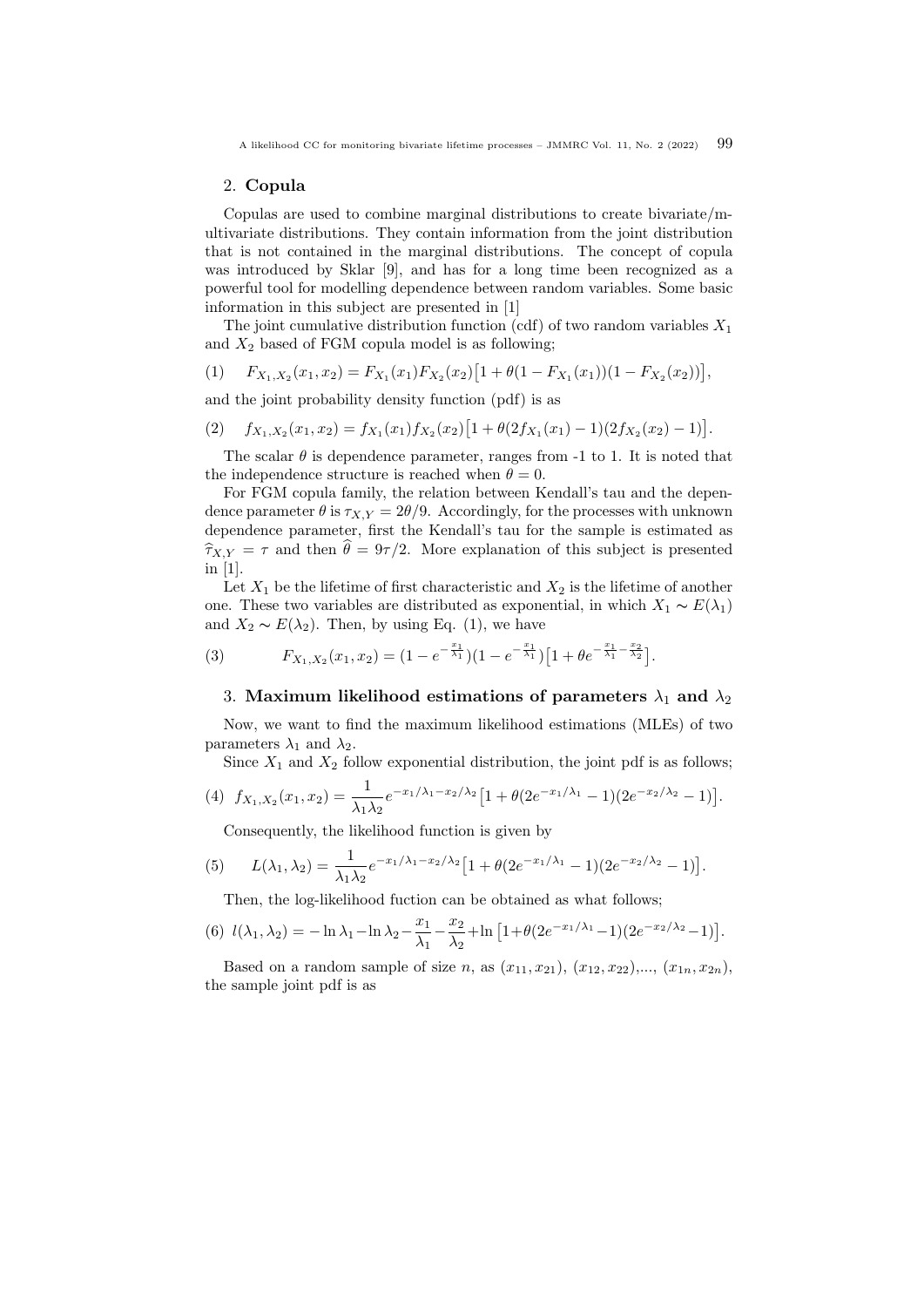$$
f(\mathbf{x}_1, \mathbf{x}_2)(\mathbf{x}_1, \mathbf{x}_2) = \frac{1}{\lambda_1^n \lambda_2^n} e^{-\sum_{i=1}^n x_{1i}/\lambda_1 - \sum_{i=1}^n x_{2i}/\lambda_2} \prod_{i=1}^n \begin{bmatrix} 1 + \theta(2e^{-x_{1i}/\lambda_1} - 1) \\ \times (2e^{-x_{2i}/\lambda_2} - 1) \end{bmatrix}.
$$
\n(7)

It is noted that  $(\mathbf{X}_1, \mathbf{X}_2) = ((X_{11}, X_{21}), (X_{12}, X_{22}), ..., (X_{1n}, X_{2n}))$ , and similarly,  $(\mathbf{x}_1, \mathbf{x}_2) = ((x_{11}, x_{21}), (x_{12}, x_{22}), ..., (x_{1n}, x_{2n}))$ . Then, the MLEs of  $\lambda_1$  and  $\lambda_2$ , noted by  $\hat{\lambda}_1$  and  $\hat{\lambda}_2$ , are obtained by solving the following system of nonlinear equations;

$$
\sum_{i=1}^{n} \frac{x_{1i}}{\lambda_1^2} - \frac{n}{\lambda_1} + 2\theta \sum_{i=1}^{n} \frac{x_{1i}e^{-x_{1i}/\lambda_1}(2e^{-x_{2i}/\lambda_2} - 1)}{\lambda_1^2[1 + \theta(2e^{-x_{1i}/\lambda_1} - 1)(2e^{-x_{2i}/\lambda_2} - 1)]} = 0,
$$
\n
$$
(8) \sum_{i=1}^{n} \frac{x_{2i}}{\lambda_2^2} - \frac{n}{\lambda_2} + 2\theta \sum_{i=1}^{n} \frac{x_{2i}e^{-x_{2i}/\lambda_2}(2e^{-x_{1i}/\lambda_1} - 1)}{\lambda_2^2[1 + \theta(2e^{-x_{1i}/\lambda_1} - 1)(2e^{-x_{2i}/\lambda_2} - 1)]} = 0.
$$

In this paper, Newton's iterative method is used to solve the above system of nonlinear equations and the start point for  $\lambda_1$  and  $\lambda_2$  are  $\sum_{i=1}^n x_{1i}/n$  and  $\sum_{i=1}^n x_{2i}/n$ , respectively.

It is noted that for the processes with unknown parameter  $\theta$ , first it should be estimated.

## <span id="page-3-0"></span>4. Control Charts

A product is considered to be conforming if the lifetime of its first characteristic exceeds  $L_1$  and of the other one exceeds  $L_2$ , that is,  $X_1 > L_1$  and  $X_2 > L_2$ , so the following hypotheses on the parameters are applied;

(9) 
$$
\begin{cases} H_0: \lambda_1 > l_1 \quad \wedge \quad \lambda_2 > l_2, \\ H_1: \lambda_1 \leq l_1 \quad \vee \quad \lambda_2 \leq l_2. \end{cases}
$$

In fact,  $l_1$  and  $l_2$  are the out-of-control detectable values that the control chart is expected to give an alarm.

Set  $\lambda_1^0 = l_1 + h_1$  and  $\lambda_2^0 = l_2 + h_2$ , which  $h_1, h_2 \longrightarrow 0$ . Then, the above hypotheses are equivalent to the following one;

<span id="page-3-1"></span>(10) 
$$
\begin{cases} H_0: \lambda_1 \geq \lambda_1^0 & \wedge \lambda_2 \geq \lambda_2^0, \\ H_1: \lambda_1 < \lambda_1^0 \vee \lambda_1 < \lambda_2^0. \end{cases}
$$

Under the null hypothesis, the parameters of the lifetime variables are at least  $\lambda_1^0$  and  $\lambda_2^0$ , respectively, and under the alternative one, at least for one of the parameters  $\lambda_1$  and  $\lambda_2$ , the above situation does not hold. Hence, the likelihood ratio statistic is as what follows;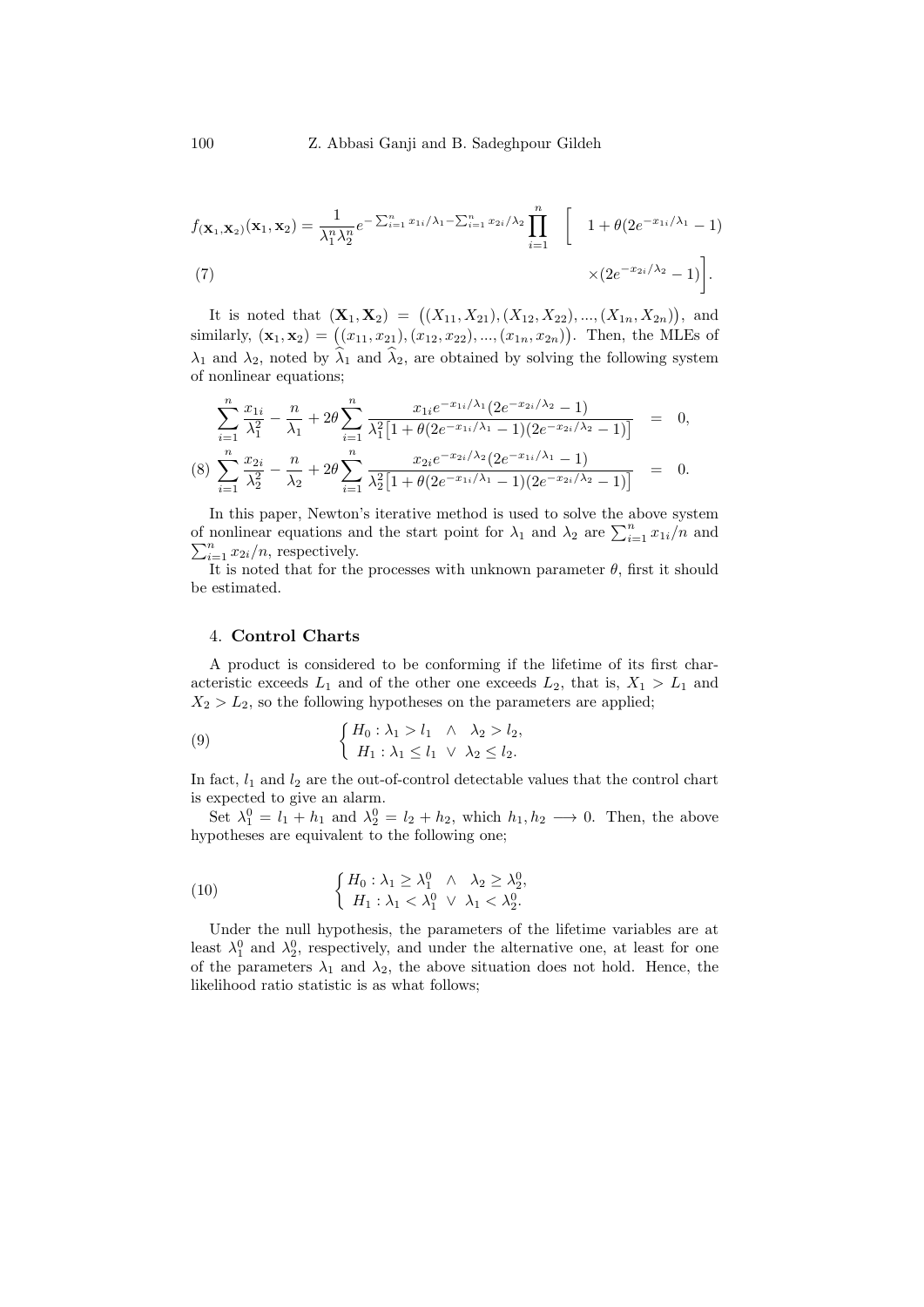<span id="page-4-2"></span>A likelihood CC for monitoring bivariate lifetime processes – JMMRC Vol. 11, No. 2 (2022)  $101$ 

.

(11) 
$$
\lambda(\mathbf{X}_1, \mathbf{X}_2) = \frac{l(\lambda_1^0, \lambda_2^0)}{\max\{l(\lambda_1^0, \lambda_2^0), l(\hat{\lambda}_1, \hat{\lambda}_2)\}}
$$

 $l(\lambda_1^0, \lambda_2^0)$  is the likelihood function under the null hypothesis, and  $l(\hat{\lambda}_1, \hat{\lambda}_2)$ is the likelihood function with respect to  $\lambda_1$  and  $\lambda_2$ .

The goal of this paper is to detect whether or not a new manufacturing product has the lifetime generated from the discussed distribution with parameters under the null hypothesis. Here, two control charts are introduced.

<span id="page-4-3"></span>4.1. Control chart based on likelihood ratio statistic(CCLR). Consider a sample of size n as  $(X_1, X_2)$  and the problem of testing the null hypothesis  $H_0: \lambda_1 \geq \lambda_1^0 \;\wedge\; \lambda_2 \geq \lambda_2^0$  versus the alternative hypothesis  $H_1: \lambda_1 < \lambda_1^0 \vee \lambda_1 <$  $\lambda_2^0$ . The likelihood functions are as what follows;

<span id="page-4-0"></span>
$$
l(\lambda_1^0, \lambda_2^0) = \left(\frac{1}{\lambda_1^0 \lambda_2^0}\right)^n e^{-\sum_{i=1}^n x_{1i}/\lambda_1^0 - \sum_{i=1}^n x_{2i}/\lambda_2^0} \prod_{i=1}^n \left[1 + \theta(2e^{-x_{1i}/\lambda_1^0} - 1)\right]
$$
\n
$$
\times (2e^{-x_{2i}/\lambda_2^0} - 1)\Big],
$$

and

<span id="page-4-1"></span>
$$
l(\widehat{\lambda}_1, \widehat{\lambda}_2) = \left(\frac{1}{\widehat{\lambda}_1 \widehat{\lambda}_2}\right)^n e^{-\sum_{i=1}^n x_{1i} / \widehat{\lambda}_1 - \sum_{i=1}^n x_{2i} / \widehat{\lambda}_2} \prod_{i=1}^n \left[1 + \theta(2e^{-x_{1i} / \widehat{\lambda}_1} - 1)\right]
$$
\n(13)\n
$$
\times (2e^{-x_{2i} / \widehat{\lambda}_2} - 1)\bigg|,
$$

where  $\hat{\lambda}_1$  and  $\hat{\lambda}_2$  are MLEs of  $\lambda_1$  and  $\lambda_2$ , respectively.

This control chart has only LCL, which is constructed such as the probability of false alarm (to consider an observation drawn from the in-control process as an out-of-control) is equal to a special level  $\alpha$ . That is,

(14) 
$$
P(\lambda(\mathbf{X}_1, \mathbf{X}_2) < k_\alpha) = \alpha,
$$

and so,  $LCL = k_{\alpha}$ . It is noted that  $k_{\alpha}$  is a constant which is less than 1  $(k_{\alpha} < 1).$ 

Calculation of the exact distribution function of  $\lambda(\mathbf{X}_1, \mathbf{X}_2)$  is so complicated that  $k_{\alpha}$  is estimated by an empirical quantile computed from a large number of simulated samples, that is,  $\hat{k}_{\alpha} = k_{\alpha,n}$  is the  $\alpha$ -quantile of  $\lambda_n(\mathbf{X}_1, \mathbf{X}_2)$  in simulated samples of size n.

Suppose  $N$  samples of size  $n$  from the bivariate exponential distribution by dependence structure based on FGM copula model are generated and the likelihood ratio statistic for each sample is gain as  $\lambda_n(\mathbf{x}_{1i}, \mathbf{x}_{2i}, N);$  i = 1, 2, ..., N. The new sample is noted as  $\lambda_n(\mathbf{x}_{11}, \mathbf{x}_{21}, N)$ ,  $\lambda_n(\mathbf{x}_{12}, \mathbf{x}_{22}, N)$ , ...,  $\lambda_n(\mathbf{x}_{1N}, \mathbf{x}_{2N}, N)$ . Then the empirical distribution function is as what follows;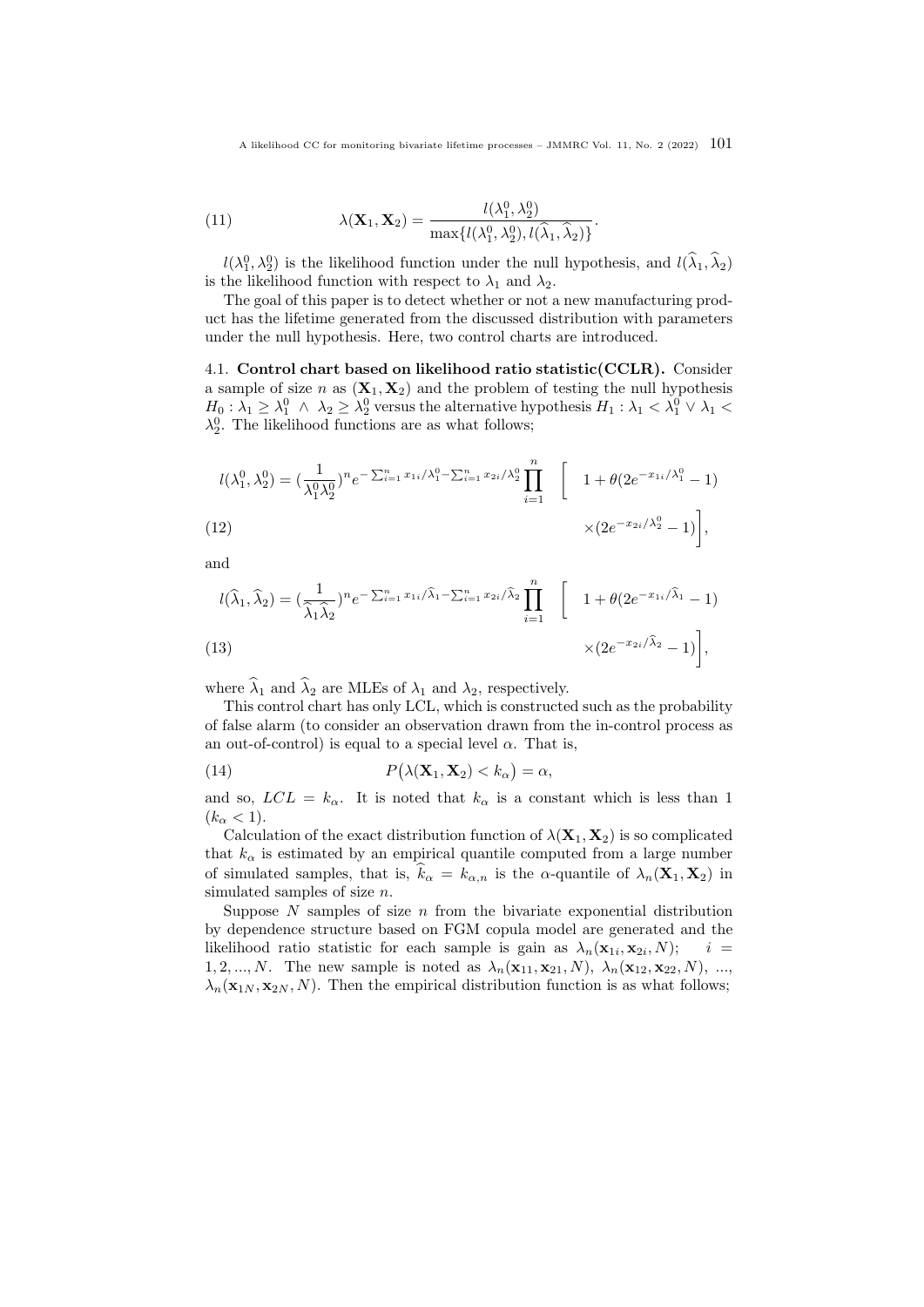(15) 
$$
\widehat{F}_{\lambda(\mathbf{X}_1,\mathbf{X}_2)}(t) = F_{\lambda_n(\mathbf{X}_1,\mathbf{X}_2)}(t) = \frac{1}{N} \sum_{i=1}^N I(\lambda_n(\mathbf{x}_{1i}, \mathbf{x}_{2i}, N) \leq t),
$$

where

(16) 
$$
I(\lambda_n(\mathbf{x}_{1i}, \mathbf{x}_{2i}, N)) \le t) = \begin{cases} 1 & \lambda_n(\mathbf{x}_{1i}, \mathbf{x}_{2i}, N)) \le t, \\ 0 & \text{otherwise} \end{cases}
$$

is the indicator function.

<span id="page-5-1"></span>Therefore,  $k_{\alpha,n}$  is obtained from the following equation;

(17) 
$$
k_{\alpha,n} = \inf\{t \in \mathbb{R}; \quad \widehat{F}_{\lambda(\mathbf{X}_1,\mathbf{X}_2)}(t) \geq \alpha\}.
$$

It should be noted that  $k_{\alpha,n} < 1$ . The simplicity of this chart is that unlike some other control charts, it is not need to treat trail lower control limit.

For each sample or subgroup, based on Eqs. [\(12\)](#page-4-0) and [\(13\)](#page-4-1), the value of likelihood statistic  $\lambda(\mathbf{x}_1, \mathbf{x}_2)$  (Eq. [\(11\)](#page-4-2)) is plotted on the chart. The process is declared as out-of-control (the null hypothesis in Eq. [\(10\)](#page-3-1) will be rejected) if and only if  $\lambda(\mathbf{x}_1, \mathbf{x}_2) < k_{\alpha, n}$ .

Tables [1,](#page-5-0) [2,](#page-6-0) and [3](#page-6-1) show values of  $k_{\alpha,n}$  based on the simulation scheme, for various values of the parameters  $\lambda_1$  and  $\lambda_2$ . Throughout this simlation study, all  $k_{\alpha,n}$  values are obtained from 10000 replications, using programs written in Mathematica software. More extensive tables of  $k_{\alpha,n}$  for some other values of the parameters  $\lambda_1$  and  $\lambda_2$  are available from the authors on request.

<span id="page-5-0"></span>TABLE 1.  $k_{\alpha,n}$  values of CCLR for  $\alpha = 0.0027$ ,  $n = 5$ ,  $\theta = -0.6$  and various values of  $\lambda_1$  and  $\lambda_2$ .

| $\lambda_2$    |         |                |         |                |         | $\lambda_1$ |                |         |         |         |
|----------------|---------|----------------|---------|----------------|---------|-------------|----------------|---------|---------|---------|
|                | 1       | $\overline{2}$ | 3       | $\overline{4}$ | 5       | 6           | $\overline{7}$ | 8       | 9       | 10      |
| 1              | 0.00279 | 0.00227        | 0.00142 | 0.00189        | 0.00191 | 0.00311     | 0.00198        | 0.00296 | 0.00213 | 0.00225 |
| $\overline{2}$ | 0.00178 | 0.00153        | 0.00196 | 0.00211        | 0.00278 | 0.00271     | 0.00238        | 0.00205 | 0.00211 | 0.00282 |
| 3              | 0.00201 | 0.00259        | 0.00224 | 0.00231        | 0.00236 | 0.00181     | 0.00175        | 0.00254 | 0.00252 | 0.00240 |
| $\overline{4}$ | 0.00225 | 0.00291        | 0.00195 | 0.00248        | 0.00184 | 0.00203     | 0.00300        | 0.00307 | 0.00271 | 0.00281 |
| 5              | 0.00348 | 0.00243        | 0.00229 | 0.00235        | 0.00171 | 0.00243     | 0.00253        | 0.00244 | 0.00232 | 0.00199 |
| 6              | 0.00242 | 0.00239        | 0.00281 | 0.00255        | 0.00211 | 0.00224     | 0.00277        | 0.00219 | 0.00241 | 0.00194 |
| 7              | 0.00146 | 0.00191        | 0.00172 | 0.00204        | 0.00227 | 0.00233     | 0.00273        | 0.00217 | 0.00319 | 0.00196 |
| 8              | 0.00282 | 0.00245        | 0.00271 | 0.00319        | 0.00180 | 0.00157     | 0.00231        | 0.00184 | 0.00169 | 0.00173 |
| 9              | 0.00172 | 0.00221        | 0.00215 | 0.00246        | 0.00260 | 0.00200     | 0.00308        | 0.00351 | 0.00309 | 0.00194 |
| 10             | 0.00186 | 0.00288        | 0.00245 | 0.00225        | 0.00274 | 0.00212     | 0.00229        | 0.00223 | 0.00217 | 0.00253 |
|                |         |                |         |                |         |             |                |         |         |         |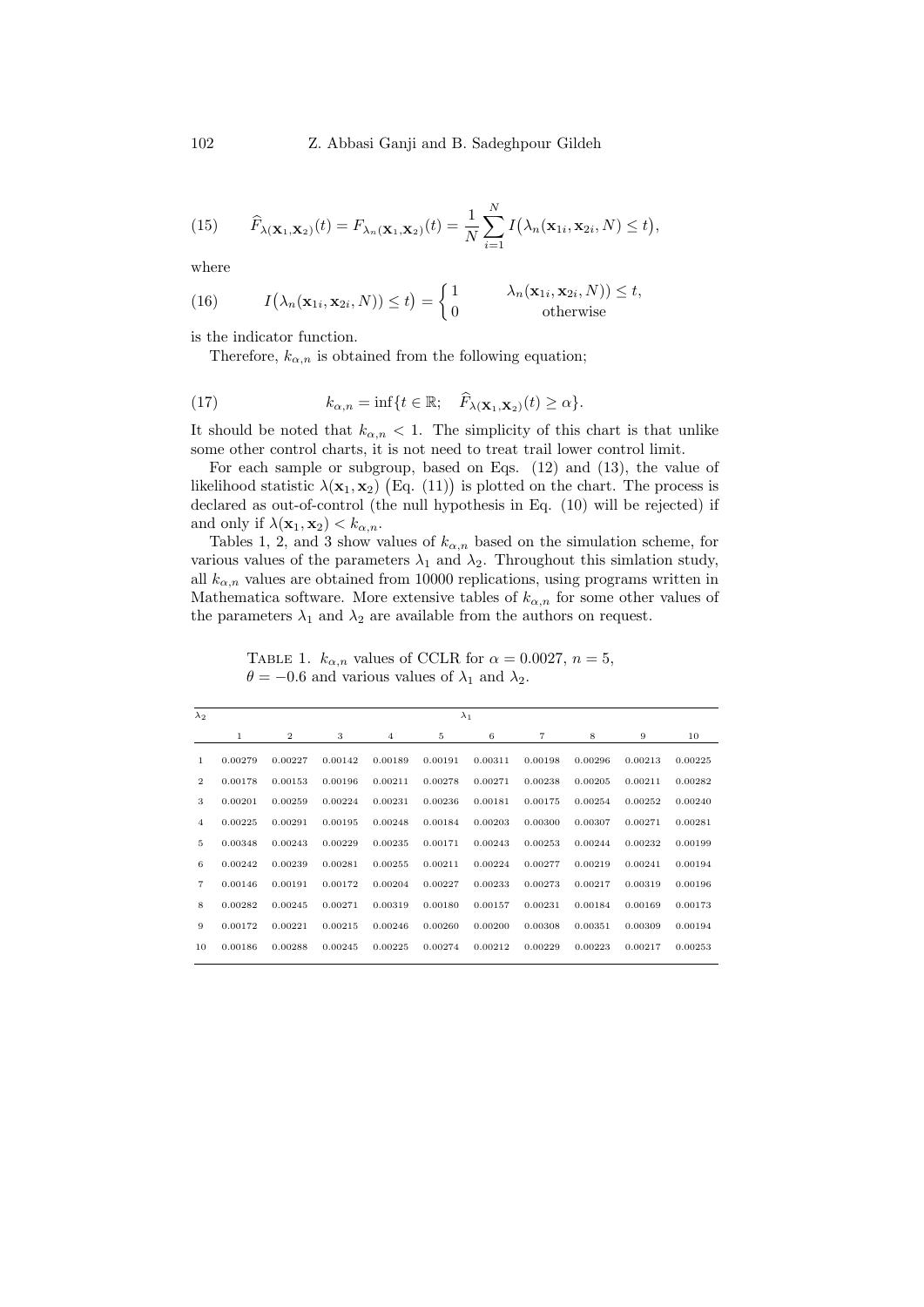<span id="page-6-0"></span>A likelihood CC for monitoring bivariate lifetime processes – JMMRC Vol. 11, No. 2 (2022)  $103$ 

TABLE 2.  $k_{\alpha,n}$  values of CCLR for  $\alpha = 0.0027$ ,  $n = 10$ ,  $\theta = 0.9$ and various values of  $\lambda_1$  and  $\lambda_2$ .

| $\lambda_2$    |         |              |         |                | $\lambda_1$ |         |                 |         |         |         |
|----------------|---------|--------------|---------|----------------|-------------|---------|-----------------|---------|---------|---------|
|                | 1       | $\mathbf{2}$ | 3       | $\overline{4}$ | 5           | 6       | $7\phantom{.0}$ | 8       | 9       | 10      |
| 1              | 0.00162 | 0.00294      | 0.00248 | 0.00213        | 0.00225     | 0.00282 | 0.00223         | 0.00274 | 0.00250 | 0.00254 |
| $\overline{2}$ | 0.00278 | 0.00171      | 0.00301 | 0.00278        | 0.00208     | 0.00228 | 0.00179         | 0.00298 | 0.00222 | 0.00185 |
| 3              | 0.00215 | 0.00253      | 0.00183 | 0.00353        | 0.00258     | 0.00240 | 0.00210         | 0.00239 | 0.00181 | 0.00238 |
| $\overline{4}$ | 0.00302 | 0.00305      | 0.00200 | 0.00258        | 0.00231     | 0.00167 | 0.00298         | 0.00158 | 0.00193 | 0.00225 |
| 5              | 0.00235 | 0.00262      | 0.00223 | 0.00203        | 0.00250     | 0.00223 | 0.00353         | 0.00232 | 0.00234 | 0.00218 |
| 6              | 0.00220 | 0.00218      | 0.00256 | 0.00289        | 0.00285     | 0.00168 | 0.00208         | 0.00293 | 0.00244 | 0.00227 |
| 7              | 0.00291 | 0.00201      | 0.00205 | 0.00266        | 0.00215     | 0.00270 | 0.00206         | 0.00233 | 0.00182 | 0.00243 |
| 8              | 0.00299 | 0.00220      | 0.00256 | 0.00261        | 0.00173     | 0.00302 | 0.00228         | 0.00245 | 0.00214 | 0.00229 |
| 9              | 0.00265 | 0.00180      | 0.00216 | 0.00279        | 0.00189     | 0.00222 | 0.00183         | 0.00168 | 0.00292 | 0.00282 |
| 10             | 0.00309 | 0.00238      | 0.00233 | 0.00212        | 0.00251     | 0.00278 | 0.00205         | 0.00254 | 0.00258 | 0.00239 |

<span id="page-6-1"></span>TABLE 3.  $k_{\alpha,n}$  values of CCLR for  $\alpha = 0.0027$ ,  $n = 50$ ,  $\theta = 0.3$ and various values of  $\lambda_1$  and  $\lambda_2$ .

| $\lambda_2$      |              |                |         |         |         | $\lambda_1$ |         |         |         |         |
|------------------|--------------|----------------|---------|---------|---------|-------------|---------|---------|---------|---------|
|                  | $\mathbf{1}$ | $\overline{2}$ | 3       | 4       | 5       | 6           | 7       | 8       | 9       | 10      |
| $\mathbf{1}$     | 0.00343      | 0.00302        | 0.00296 | 0.00276 | 0.00293 | 0.00257     | 0.00317 | 0.00250 | 0.00252 | 0.00177 |
| $\boldsymbol{2}$ | 0.00220      | 0.00248        | 0.00232 | 0.00227 | 0.00222 | 0.00310     | 0.00271 | 0.00257 | 0.00248 | 0.00347 |
| 3                | 0.00271      | 0.00299        | 0.00315 | 0.00387 | 0.00255 | 0.00264     | 0.00234 | 0.00184 | 0.00278 | 0.00241 |
| $\overline{4}$   | 0.00236      | 0.00247        | 0.00330 | 0.00382 | 0.00263 | 0.00254     | 0.00235 | 0.00368 | 0.00211 | 0.00431 |
| 5                | 0.00295      | 0.00303        | 0.00304 | 0.00314 | 0.00188 | 0.00302     | 0.00224 | 0.00224 | 0.00230 | 0.00275 |
| 6                | 0.00311      | 0.00331        | 0.00211 | 0.00215 | 0.00272 | 0.00257     | 0.00195 | 0.00263 | 0.00251 | 0.00377 |
| 7                | 0.00165      | 0.00242        | 0.00294 | 0.00278 | 0.00264 | 0.00188     | 0.00221 | 0.00166 | 0.00256 | 0.00303 |
| 8                | 0.00288      | 0.00257        | 0.00347 | 0.00222 | 0.00257 | 0.00270     | 0.00189 | 0.00276 | 0.00267 | 0.00330 |
| 9                | 0.00204      | 0.00206        | 0.00256 | 0.00349 | 0.00232 | 0.00229     | 0.00182 | 0.00353 | 0.00215 | 0.00183 |
| 10               | 0.00312      | 0.00324        | 0.00220 | 0.00337 | 0.00261 | 0.00191     | 0.00203 | 0.00273 | 0.00317 | 0.00180 |
|                  |              |                |         |         |         |             |         |         |         |         |

4.2. Control chart based on asymptotic distribution of likelihood ratio statistic(CCALR). For each sample, the likelihood statistic  $\lambda(\mathbf{x}_1, \mathbf{x}_2)$  is calculated, as what explained in subsection [4.1.](#page-4-3) Define

<span id="page-6-2"></span>(18) 
$$
S = -2\log \lambda(\mathbf{x}_1, \mathbf{x}_2).
$$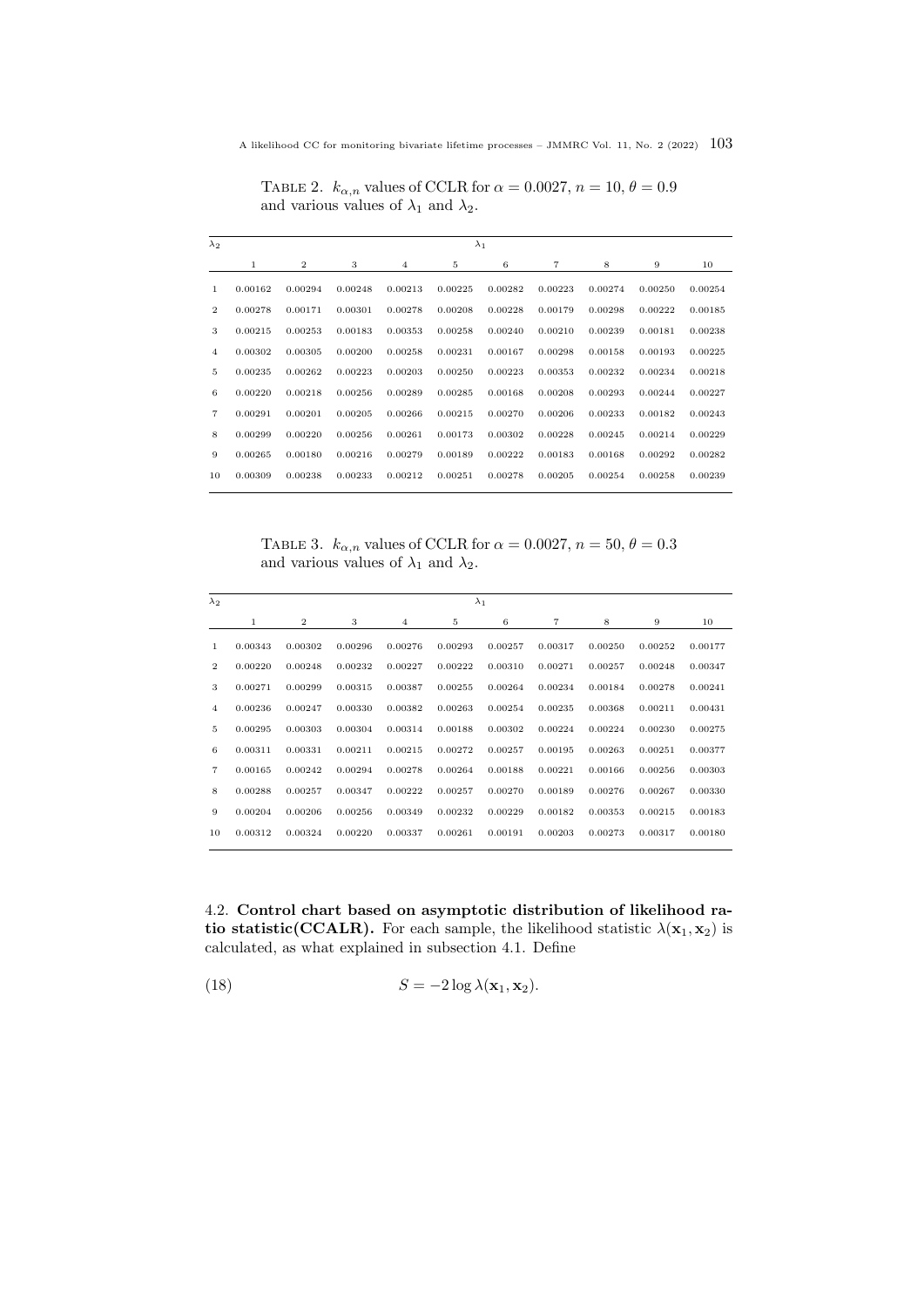S is the statistic put on the control chart. If  $S > \chi^2_{r,\alpha}$ , then a signal is observed and the process is declared to be out-of-control. Here, it is supposed to  $\alpha =$ 0.0027.

This control chart has only the upper control limit,  $UCL = \chi^2_{r,0.0027}$ . Since this paper is working on the bivariate cases,  $UCL = 11.829$ . If S falls above the upper control limit, then the system is declared out-of-control.

It is trivial that this control limit is fixed and unlike to CCLR, CCALR does not have trial upper control limit.

4.3. Convergence of CCLR lower control limit in probability. This subsection deals with the idea of allowing the sample size to approach infinity and shows that  $k_{\alpha,n}$  converges in probability to  $k_{\alpha}$ . First, a definition is presented.

**Definition 4.1.** Suppose  $F, G : \mathbb{R} \to [0, 1]$ . Levy metric (Levy distance) between them is as the following [\[10\]](#page-20-12);

(19) 
$$
L(F,G) = \inf \{ \epsilon > 0 \mid F(x - \epsilon) - \epsilon \le G(x) \le F(x + \epsilon) + \epsilon; \quad \forall x \in \mathbb{R} \}.
$$

Let  $|| \n\cdot ||$  be the usual Euclidean norm and  $|| \n\cdot ||_{\infty}$  be the uniform norm as what follows;

(20) 
$$
|| \lambda ||_{\infty} = \sup_{(x_1, x_2) \in \mathbb{R}^2} | \lambda(x_1, x_2) |,
$$

and  $\mathbb{H}_0$  is the following set;

(21) 
$$
\mathbb{H}_0 = \left\{ c \in \left(0, \sup_{(x_1, x_2) \in \mathbb{R}^2} \lambda(x_1, x_2) \right); \quad \inf_{\lambda = c} || \nabla \lambda || = 0 \right\}.
$$

The Glivenko-Cantelli theorem implies a strong convergence results on the empirical distribution as the following;

(22) 
$$
|| F_n - F ||_{\infty} = \sup_{x \in \mathbb{R}} | F_n(x) - F(x) | \longrightarrow^{a.s} 0.
$$

Following is some assumptions that we need to provide our theorem. Assumptions

1. The likelihood ratio statistic  $\lambda$  is of class  $C^2$  with a bounded Hessian matrix and  $\lambda(\mathbf{x}) \longrightarrow 0$  as  $|| \mathbf{x} || \longrightarrow \infty$ .

2.  $\mathbb{H}_0$  has lebesgue content 0.

3.  $\mu({\lambda = k})$  for all  $k > 0$ , in which  $\mu$  denotes the lebesgue measure on  $\mathbb{R}^2$ .

**Theorem 4.2.** Suppose that  $\lambda$  satisfies in the above assumptions and

$$
\sup_{\mathbf{x}\in\mathbb{R}^2} |\lambda_n(\mathbf{x}) - \lambda(\mathbf{x})| \longrightarrow^{p.s} 0.
$$

Then, for almost all  $k \in (0,1)$ ,

$$
k_{\alpha,n} \longrightarrow^{p} k_{\alpha} \quad as \quad n \longrightarrow \infty.
$$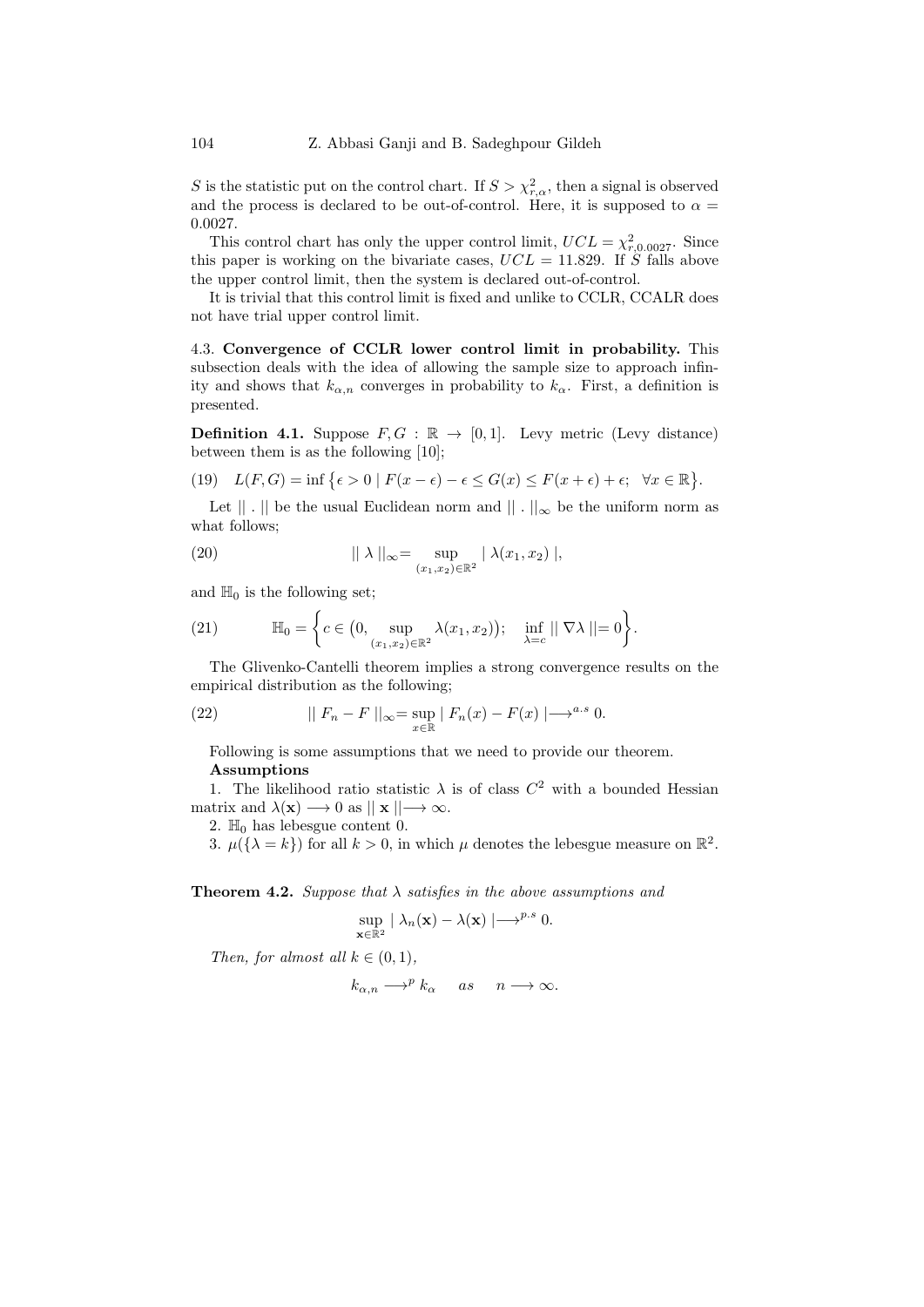A likelihood CC for monitoring bivariate lifetime processes – JMMRC Vol. 11, No. 2 (2022)  $105$ 

Proof. First of all, we introduce the following notations;

(23) 
$$
D^l(k) = {\mathbf{x} \in \mathbb{R}^2 : \lambda(\mathbf{x}) \le k}, \quad D^l_n(k) = {\mathbf{x} \in \mathbb{R}^2 : \lambda_n(\mathbf{x}) \le k}.
$$

Also,  $F_{\lambda(\mathbf{x})}$  and  $F_{\lambda_n(\mathbf{x})}$  are the cdf of  $\lambda(\mathbf{x})$  and  $\lambda_n(\mathbf{x})$ , respectively, as

(24) 
$$
F_{\lambda(\mathbf{x})} = \mu(D^l(k)), \quad F_{\lambda_n(\mathbf{x})} = \mu(D^l_n(k)).
$$

According to the proof of theorem 2 of the paper by [\[10\]](#page-20-12), the upper bound for levy metric  $F_{\lambda(\mathbf{x})}$  and  $F_{\lambda_n(\mathbf{x})}$  is

<span id="page-8-0"></span>(25) 
$$
L(F_{\lambda(\mathbf{x})}, F_{\lambda_n(\mathbf{x})}) \leq \max(\|\lambda_n - \lambda\|_{\infty}, V_n),
$$

where

(26) 
$$
V_n = \sup_{k \geq 0} |\mu(D_n^l(k)) - \mu(D^l(k))|.
$$

Based on "Assumptions",  $F_{\lambda(\mathbf{x})}$  is a bijection form  $(0, \sup_{\mathbf{x} \in \mathbb{R}^2} \lambda(\mathbf{x}))$  to  $(0, 1)$ . Suppose  $G$  is its inverse function. Therefore, based on Lemma 3.1 of the paper by Cadre et al. [\[3\]](#page-20-13), G is almost every where differntiable.

Consider  $\alpha \in (0,1)$  such that G is differentiable at  $\alpha$ . Then  $G(\alpha) = k_{\alpha}$ . Let  $G_n$  is pseudo-inverse of  $F_{\lambda_n}(\mathbf{x})$ , that is,

(27) 
$$
G_n(t) = \inf\{s \ge 0 : F_{\lambda_n(\mathbf{x})}(s) \ge t\}.
$$

Then  $G_n(\alpha) = k_{\alpha,n}$ .

On the other hand, since  $0 \leq F_{\lambda(\mathbf{x})} \leq 1$  and  $0 \leq F_{\lambda_n(\mathbf{x})} \leq 1$ , we have  $L(F_{\lambda(\mathbf{x})}, F_{\lambda_n(\mathbf{x})}) \leq 1$ . Also, based on the property of Levy metric, the following relation is obtained:

(28) 
$$
L(F_{\lambda(\mathbf{x})}, F_{\lambda_n(\mathbf{x})}) = L(G, G_n).
$$

Therefore, by using Lemma 3.2 of the paper by Cadre et al. [\[3\]](#page-20-13) and inequality [\(25\)](#page-8-0), it is concluded that:

$$
(29)
$$

$$
|k_{\alpha,n}-k_{\alpha}|=|G_n(\alpha)-G(\alpha)|\leq cL(F_{\lambda(\mathbf{x})},F_{\lambda_n(\mathbf{x})})\leq c\max(|\lambda_n-\lambda||_{\infty}, V_n),
$$

where  $c$  is a positive constant.

Furthermore, by using the scheme of Lemma 3 of the paper Verdier [\[10\]](#page-20-12),

(30) 
$$
V_n \longrightarrow^p 0
$$
 as  $n \longrightarrow \infty$ .

Therefore,

(31) 
$$
k_{\alpha,n} \longrightarrow^p k_{\alpha}
$$
 as  $n \longrightarrow \infty$ .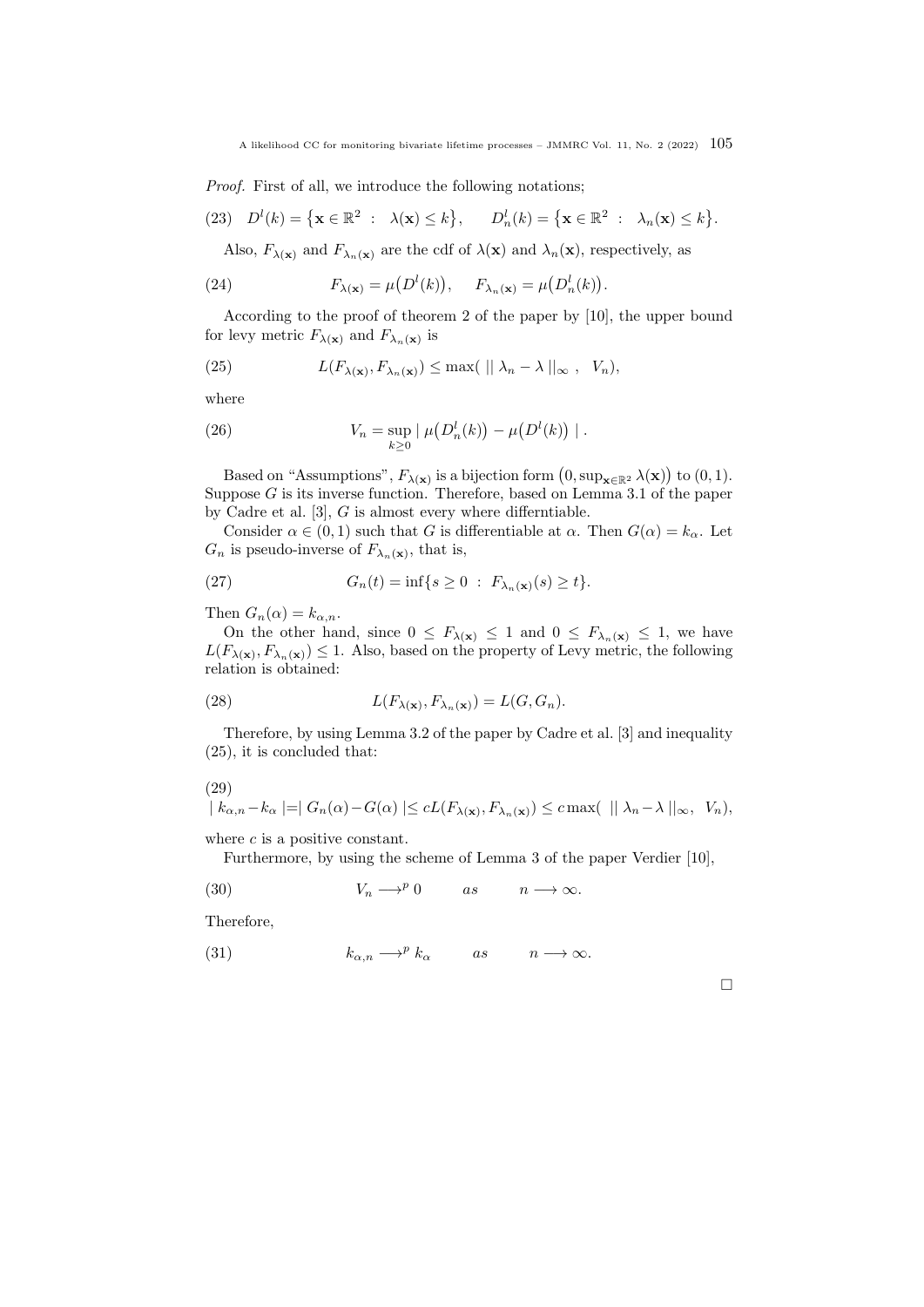## <span id="page-9-0"></span>5. Average run length

Commonly, control charts are evaluated by the average run length (ARL), which is the average number of sampling subgroups for a chart to signal, that is, the average number of points on a chart until a point indicates an out-ofcontrol condition. The shorter the charts' ARL for an out-of-control condition, the better the performance in detecting the shift from the in-control condition.

To make a comparison, the ARLs value of the shift detecting in the stable state should be compared, i.e., the longer the better, and then these values in the unstable state should be compared, i.e., the shorter the better [\[5\]](#page-20-14). In the following subsection, some simulation results are presented regarding to the numerical performance of the new charts .

Simulation study. In this subsection, the performance of the two proposed control charts is compared with each other, based on the ARL. The computations are made using software Mathematica.

First, 10000 samples of size n from bivariate exponential distribution by FGM copula dependence structure are simulated and their likelihood ratio statistic  $\lambda(\mathbf{x}_1, \mathbf{x}_2)$  are obtained. Then based on 0.0027-quantile of those statis-tics as Eq. [\(17\)](#page-5-1), the threshold value  $k_{0.0027,n}$  is gained.

Set the shift  $\delta_1$  for  $\lambda_1$  and the shift  $\delta_2$  for  $\lambda_2$ , i.e.,  $\lambda'_1 = \lambda_1^0 + \delta_1$  and  $\lambda'_2 =$  $\lambda_2^0 + \delta_2$ . Then count the number of samples whose the likelihood ratio test statistic  $\lambda(\mathbf{x}_1, \mathbf{x}_2)$  is less than the threshold value  $k_{0.0027,n}$  and also, count the number of ones which the statistic  $S$  as Eq. [\(18\)](#page-6-2) is greater than 11.829, and then obtain ARLs for the charts CCLR and CCALR.

Here, samples are simulated for  $\lambda_1^0 = 7$ ,  $\lambda_2^0 = 5$  and various  $\delta_1$  and  $\delta_2$  values with a step of 0.2 between 0 and 2, and various values of sample size and dependence parameter  $\theta$ . Results are shown in Tables [4,](#page-10-1) [5](#page-11-1) and [6.](#page-12-1) In these tables, CC stands for control chart.

It is noted that in this paper, only the downward shifts are considered to show the ideas of new approach but it is not difficult to do so for upward shifts.

Since for CCLR, the simulated lower control limit is applied and for CCALR, the asymptotic distribution is used, it is expected that the two charts may not attain the same in-control ARL.

All tables show that ARL of CCALR is less than ARL of CCLR, i.e., CCALR shows the shifts faster than CCLR. Therefore, it is concluded that CCALR has the better performane to detect the shifts in parameters.

To help the reader to gain a better perspective of the ARLs' comparison, figures [1](#page-13-1) and [2](#page-13-2) represent the ARLs curve of CCLR and CCALR respect to the shift  $\delta_1$  for some values of the shift  $\delta_2$ , and similarly, respect to  $\delta_2$  for some values of  $\delta_1$ . Intuitively, These figures show better performance for CCALR than CCLR.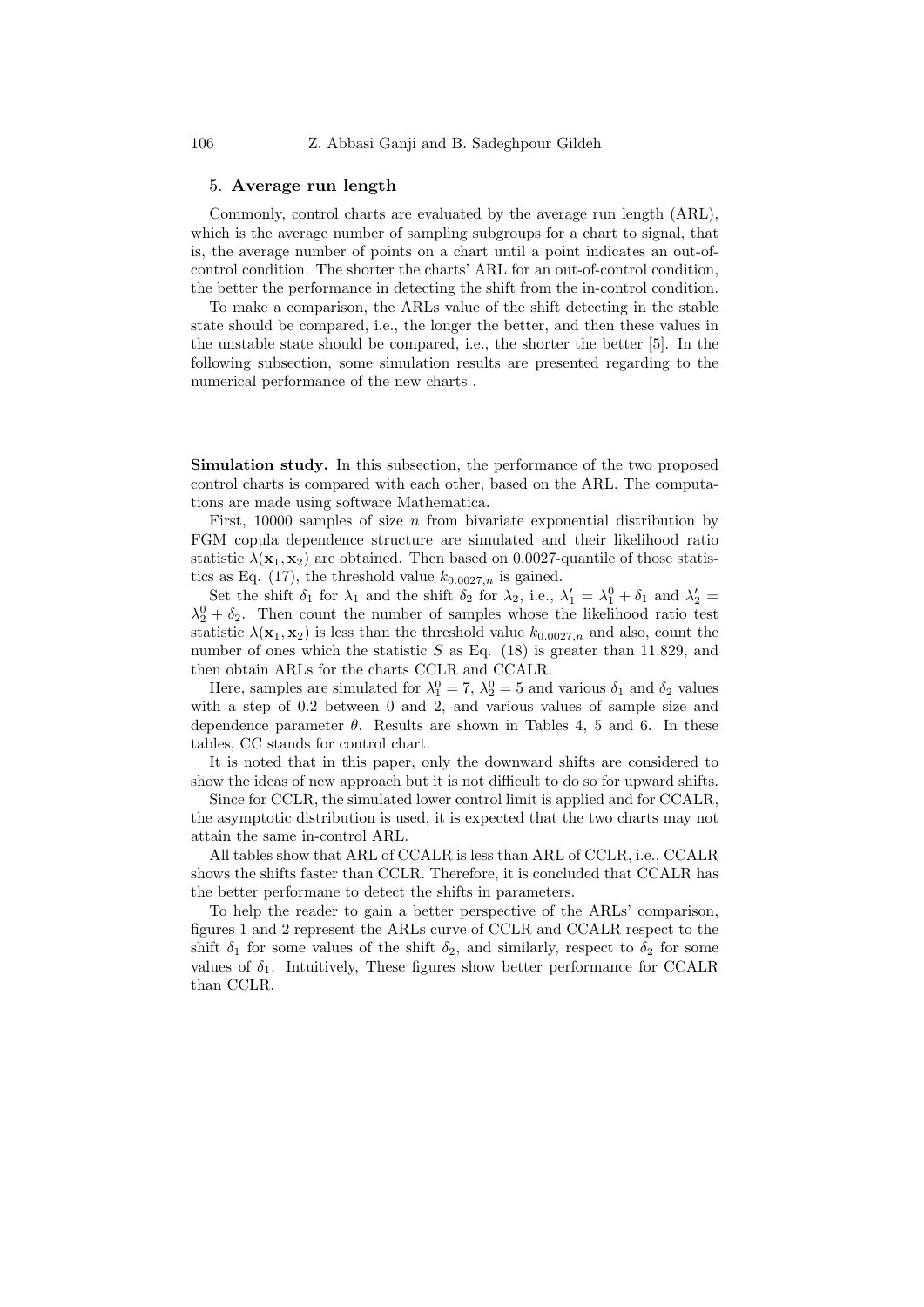| $\delta_2$ | CC           |         |         |         |         | $\delta_1$ |         |         |         |         |         |         |
|------------|--------------|---------|---------|---------|---------|------------|---------|---------|---------|---------|---------|---------|
|            |              | 0.0     | 0.2     | 0.4     | 0.6     | 0.8        | 1.0     | 1.2     | 1.4     | 1.6     | 1.8     | 2.0     |
| 0.0        | <b>CCLR</b>  | 434.783 | 400.000 | 256.410 | 384.615 | 277.778    | 303.030 | 270.270 | 285.714 | 204.082 | 163.934 | 142.857 |
|            | <b>CCALR</b> | 400.000 | 333.333 | 212.766 | 322.581 | 232.558    | 250.000 | 232.558 | 212.766 | 161.290 | 144.928 | 129.870 |
| 0.2        | <b>CCLR</b>  | 285.714 | 357.143 | 333.333 | 294.118 | 357.143    | 232.558 | 263.158 | 212.766 | 175.439 | 151.515 | 192.308 |
|            | <b>CCLAR</b> | 243.902 | 294.118 | 270.270 | 238.095 | 322.581    | 212.766 | 232.558 | 181.818 | 158.730 | 129.870 | 158.730 |
| 0.4        | <b>CCLR</b>  | 294.118 | 312.500 | 270.270 | 322.581 | 270.270    | 303.030 | 250.000 | 175.439 | 200.000 | 161.290 | 175.439 |
|            | <b>CCLAR</b> | 227.273 | 256.410 | 243.902 | 277.778 | 256.410    | 217.391 | 196.078 | 147.059 | 172.414 | 128.205 | 144.928 |
| 0.6        | <b>CCLR</b>  | 277.778 | 303.030 | 344.828 | 303.030 | 277.778    | 212.766 | 250.000 | 185.185 | 181.818 | 217.391 | 163.934 |
|            | <b>CCLAR</b> | 217.391 | 263.158 | 270.270 | 227.273 | 250.000    | 172.414 | 192.308 | 156.250 | 156.250 | 181.818 | 138.889 |
| 0.8        | <b>CCLR</b>  | 277.778 | 256.410 | 232.558 | 208.333 | 263.158    | 217.391 | 250.000 | 175.439 | 178.571 | 166.667 | 147.059 |
|            | <b>CCLAR</b> | 238.095 | 243.902 | 185.185 | 178.571 | 222.222    | 188.679 | 217.391 | 149.254 | 153.846 | 142.857 | 131.579 |
| 1.0        | <b>CCLR</b>  | 232.558 | 277.778 | 263.158 | 250.000 | 232.558    | 222.222 | 153.846 | 188.679 | 151.515 | 121.951 | 107.527 |
|            | <b>CCLAR</b> | 204.082 | 256.410 | 212.766 | 212.766 | 204.082    | 188.679 | 133.333 | 169.492 | 135.135 | 111.111 | 91.743  |
| 1.2        | <b>CCLR</b>  | 192.308 | 238.095 | 243.902 | 222.222 | 161.290    | 156.250 | 108.696 | 156.250 | 133.333 | 151.515 | 93.458  |
|            | <b>CCLAR</b> | 178.571 | 192.308 | 192.308 | 204.082 | 144.928    | 133.333 | 98.039  | 133.333 | 106.383 | 119.048 | 86.956  |
| 1.4        | <b>CCLR</b>  | 142.587 | 175.439 | 181.818 | 156.250 | 163.934    | 121.951 | 175.439 | 136.986 | 117.647 | 108.696 | 95.238  |
|            | <b>CCLAR</b> | 128.205 | 140.845 | 144.928 | 126.582 | 125.000    | 106.383 | 149.254 | 113.636 | 100.000 | 96.154  | 79.365  |
| 1.6        | <b>CCLR</b>  | 108.696 | 140.845 | 106.383 | 172.414 | 128.205    | 131.579 | 125.000 | 128.205 | 112.360 | 95.238  | 77.519  |
|            | <b>CCLAR</b> | 100.000 | 119.048 | 93.458  | 144.928 | 111.111    | 116.279 | 117.647 | 108.696 | 97.087  | 88.496  | 68.966  |
| 1.8        | <b>CCLR</b>  | 106.383 | 108.696 | 108.890 | 135.135 | 116.279    | 114.943 | 116.279 | 96.154  | 95.238  | 82.645  | 74.074  |
|            | <b>CCLAR</b> | 88.496  | 93.458  | 93.458  | 105.263 | 104.167    | 98.039  | 100.000 | 85.470  | 80.645  | 72.464  | 68.493  |
| 2.0        | <b>CCLR</b>  | 92.593  | 113.636 | 99.010  | 79.366  | 83.333     | 86.956  | 83.333  | 74.627  | 70.922  | 68.027  | 70.422  |
|            | <b>CCLAR</b> | 77.519  | 96.154  | 80.645  | 72.993  | 74.627     | 75.188  | 68.966  | 67.114  | 62.500  | 59.880  | 59.172  |

<span id="page-10-1"></span>TABLE 4. ARL values of CCLR and CCALR for  $n = 5, \theta =$ 0.3,  $\lambda_1^0 = 7$ ,  $\lambda_2^0 = 5$  and various values of  $\delta_1$  and  $\delta_2$ .

## <span id="page-10-0"></span>6. Illustrative example

To demonstrate the performance and effectiveness of the proposed control charts, a simulated process with two quality characteristics destributed bivariate exponential with dependence structure based on FGM copula model by dependence parameter  $\theta = 0.3$  is considered. The process works in-control when  $\lambda_1 = 7$  and  $\lambda_2 = 5$ . For this process 20 samples of  $n = 50$  observations are generated. The computed values of chart statistics  $\lambda(\mathbf{X}_1, \mathbf{X}_2)$  and S, as Eqs. [\(11\)](#page-4-2) and [\(18\)](#page-6-2), are given in Table [7.](#page-12-2)

To investigate the performance of new charts in detecting parameter shift, our immediate impresion is that the process is now operating in a new quality level. Consider six cases of parameters shifts in which in two cases, the first parameter is shifted. In another two cases, the second parameter is shifted and in the other two cases, both of the parameters are shifted.

Suppose after  $20^{th}$  sample the process becoms out-of-control. For this purpose, 20 samples are generated of  $n = 50$  from bivariate exponential with dependence structure based on FGM copula model by dependence parameter  $\theta = 0.3$ ,  $\lambda'_1$  and  $\lambda'_2$ , displaied in Table [8.](#page-20-15) Figures [3-](#page-14-0)[8](#page-19-0) show the CCLR and CCALR of each process. It is seen that in most cases, CCALR detects the parameters shifs faster than CCLR, as it is expected.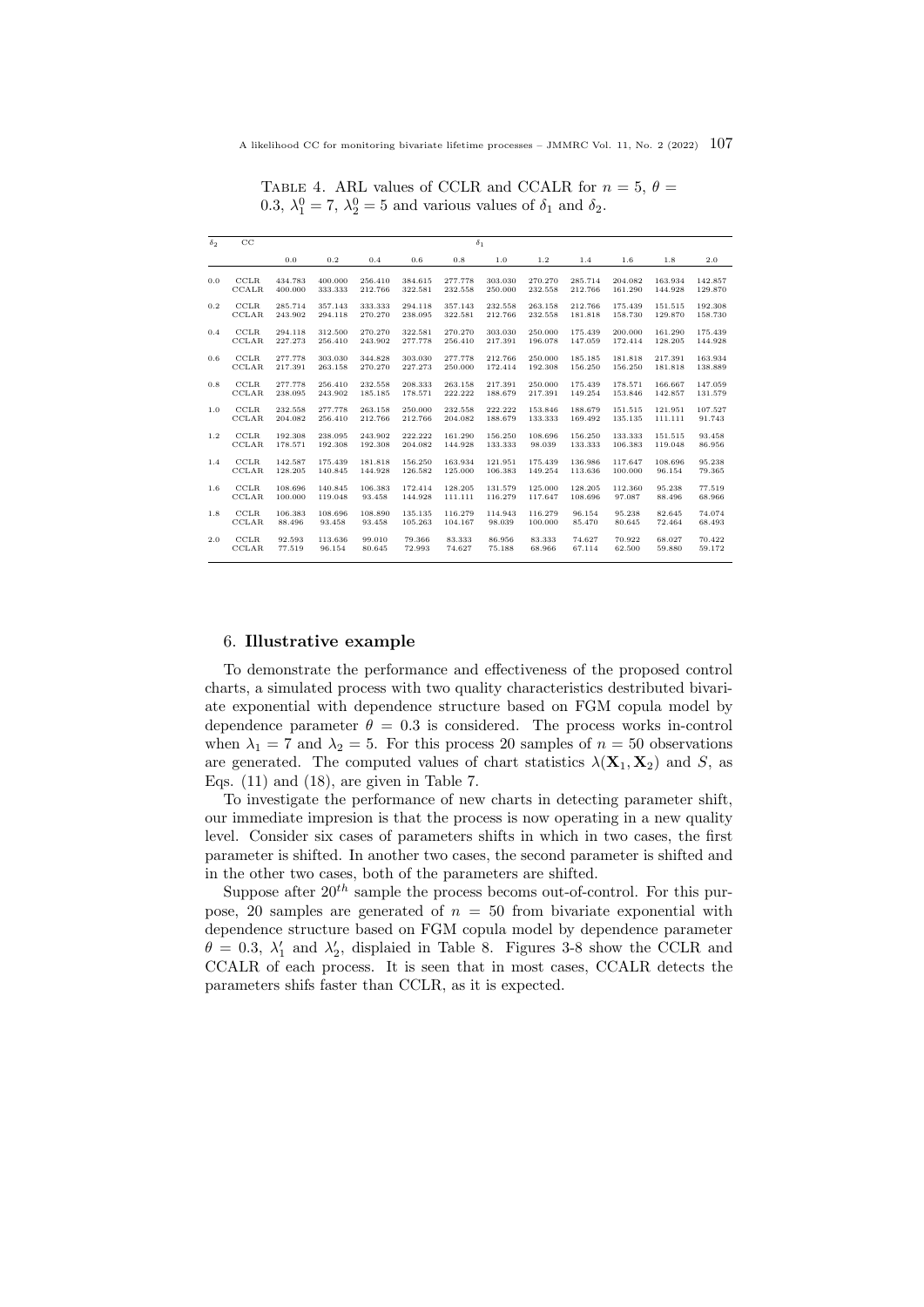<span id="page-11-1"></span>

|     | TABLE 5. ARL values of CCLR and CCALR for $n = 10$ .<br>$\theta = 0.3, \lambda_1^0 = 7, \lambda_2^0 = 5$ and various values of $\delta_1$ and $\delta_2$ . |
|-----|------------------------------------------------------------------------------------------------------------------------------------------------------------|
| CC. |                                                                                                                                                            |

| $\delta_2$ | $_{\rm CC}$  | $\delta_1$ |         |         |         |         |         |         |         |         |         |         |
|------------|--------------|------------|---------|---------|---------|---------|---------|---------|---------|---------|---------|---------|
|            |              | 0.0        | 0.2     | 0.4     | 0.6     | 0.8     | 1.0     | 1.2     | 1.4     | 1.6     | 1.8     | 2.0     |
| 0.0        | <b>CCLR</b>  | 700.135    | 625.000 | 555.556 | 500.000 | 322.581 | 250.000 | 333.333 | 250,000 | 217.391 | 142.857 | 140.845 |
|            | <b>CCALR</b> | 383.212    | 370.370 | 312.500 | 333.333 | 222.222 | 181.818 | 178.571 | 166.667 | 125,000 | 99.010  | 90.090  |
| 0.2        | <b>CCLR</b>  | 625.000    | 434.783 | 526.316 | 333.333 | 416.667 | 294.118 | 263.158 | 200,000 | 212.766 | 175.439 | 105.263 |
|            | <b>CCLAR</b> | 344.828    | 270.270 | 357.143 | 263.158 | 294.118 | 212.766 | 181.818 | 140.845 | 128.205 | 106.383 | 72.464  |
| 0.4        | <b>CCLR</b>  | 500.000    | 434.783 | 400.000 | 400.000 | 312.500 | 294.118 | 270.270 | 232.558 | 175.439 | 192.308 | 108.696 |
|            | <b>CCLAR</b> | 294.118    | 250.000 | 270.270 | 277.778 | 196.078 | 192.308 | 188.679 | 135.135 | 113.636 | 114.943 | 76.336  |
| 0.6        | <b>CCLR</b>  | 476.190    | 454.545 | 333.333 | 400.000 | 303.03  | 232.558 | 208.333 | 227.273 | 138.889 | 144.928 | 114.943 |
|            | <b>CCLAR</b> | 243.902    | 250.000 | 222.222 | 227.273 | 217.391 | 149.254 | 144.928 | 147.059 | 101.010 | 85.470  | 79.365  |
| 0.8        | <b>CCLR</b>  | 344.828    | 243.902 | 232.558 | 204.082 | 200,000 | 208.333 | 217.391 | 172.414 | 119.048 | 131.579 | 105.263 |
|            | <b>CCLAR</b> | 204.082    | 153.846 | 126.582 | 151.515 | 131.579 | 135.135 | 138.889 | 99.010  | 85.470  | 86.207  | 71.942  |
| 1.0        | <b>CCLR</b>  | 196.078    | 357.143 | 217.391 | 172.414 | 256.410 | 227.273 | 172.414 | 147.059 | 123.457 | 94.340  | 75.188  |
|            | <b>CCLAR</b> | 138.889    | 232.558 | 138.889 | 114.943 | 144.928 | 138.889 | 111.111 | 92.593  | 81.301  | 64.103  | 50.251  |
| 1.2        | <b>CCLR</b>  | 161.290    | 136.986 | 188.679 | 133.333 | 138.889 | 111.111 | 120.482 | 116.279 | 90.909  | 83.333  | 65.790  |
|            | <b>CCLAR</b> | 112.360    | 103.093 | 147.059 | 88.496  | 93.458  | 79.365  | 79.365  | 86.207  | 61.350  | 56.180  | 47.393  |
| 1.4        | <b>CCLR</b>  | 138.889    | 163.934 | 144.928 | 125.000 | 109.890 | 135.135 | 95.238  | 87.719  | 78.125  | 60.606  | 59.172  |
|            | <b>CCLAR</b> | 83.333     | 97.087  | 86.956  | 86.956  | 79.365  | 81.967  | 62.893  | 57.143  | 54.945  | 43.478  | 40.816  |
| 1.6        | <b>CCLR</b>  | 104.167    | 89.286  | 91.743  | 82.645  | 84.746  | 74.627  | 83.333  | 64.935  | 57.143  | 51.814  | 42.194  |
|            | <b>CCLAR</b> | 63.943     | 58.480  | 57.804  | 54.054  | 58.480  | 51.282  | 56.180  | 46.512  | 40.486  | 35.587  | 30.960  |
| 1.8        | CCLR         | 71.429     | 69.444  | 66.667  | 66.225  | 65.360  | 59.172  | 52.083  | 48.309  | 47.170  | 39.526  | 34.247  |
|            | <b>CCLAR</b> | 48.544     | 44.843  | 44.053  | 42.918  | 42.373  | 37.313  | 37.313  | 33.113  | 32.362  | 27.027  | 25.000  |
| 2.0        | <b>CCLR</b>  | 53.476     | 45.662  | 44.444  | 47.170  | 39.370  | 41.322  | 37.879  | 41.494  | 34.843  | 32.154  | 28.329  |
|            | <b>CCLAR</b> | 37.313     | 32.680  | 31.446  | 30.581  | 26.738  | 29.851  | 27.027  | 26.882  | 24.096  | 23.148  | 20.243  |
|            |              |            |         |         |         |         |         |         |         |         |         |         |

## <span id="page-11-0"></span>7. Concluding remarks

In this paper, two control charts CCLR and CCALR were proposed for use with data that are assumed to follow bivariate exponential distribution by FGM copula model dependence structure. The performance of the proposed charts was studied in simulation scheme. Different values of dependence parameter and distribution parameters and also, various values of sample sizes are studied. Overall, the CCALR has more effective performance monitoring shifts of the parameters than CCLR.

It is noted that the proposed control charts are without memory, which are not rapid to show the small changes. Then to overcome this problem and have a chart to show the small changes very fast, control charts with memory are needed. One way is to combine these charts with the EWMA or CUSUM schemes, which will be one of the future research topics.

# 8. Aknowledgement

We would like to thank the reviewers for their thoughtful comments and efforts towards improving our manuscript.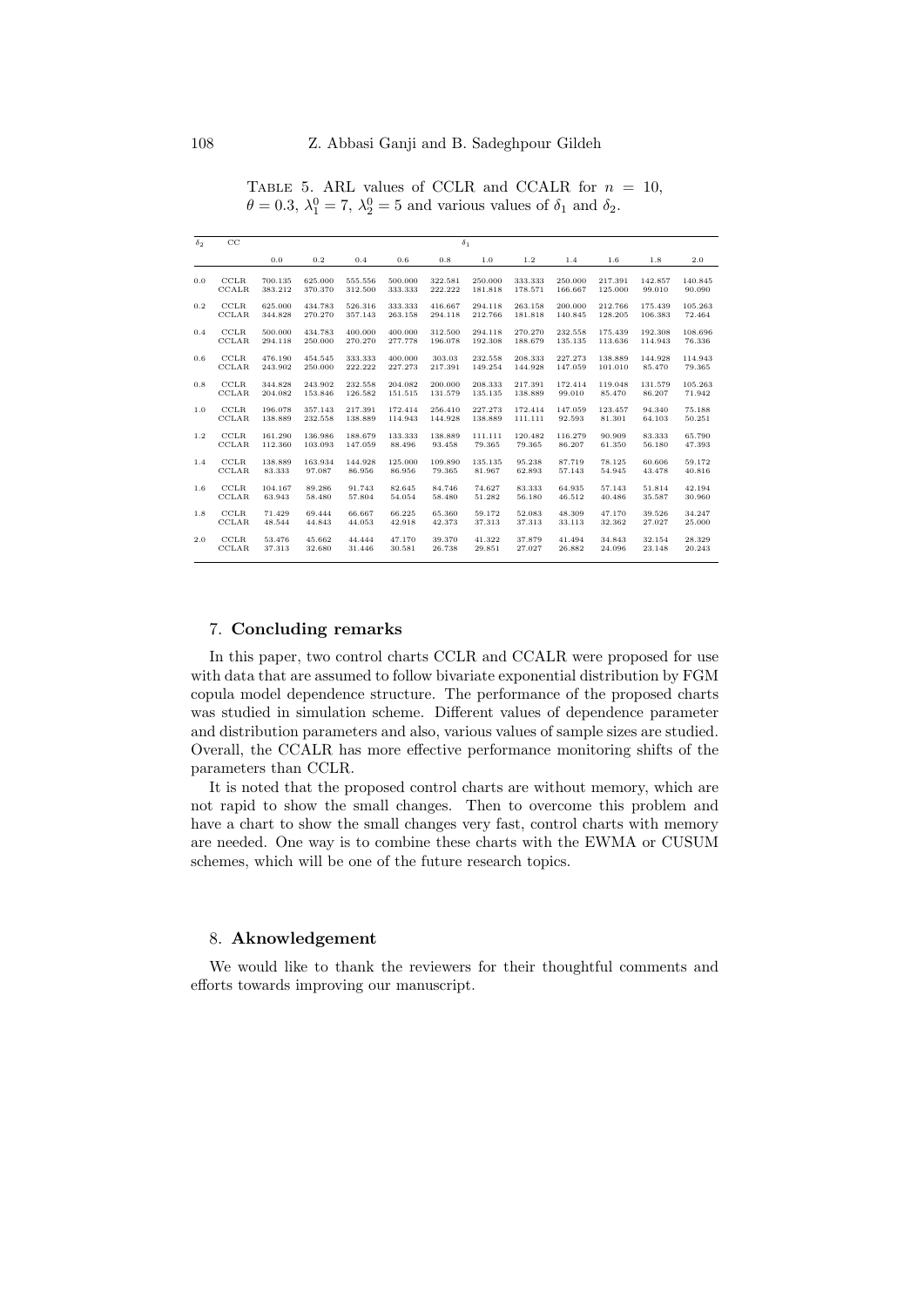| $\delta_2$ | $_{\rm CC}$  |         |         |         |         | $\delta_1$ |        |        |       |       |       |       |
|------------|--------------|---------|---------|---------|---------|------------|--------|--------|-------|-------|-------|-------|
|            |              | 0.0     | 0.2     | 0.4     | 0.6     | 0.8        | 1.0    | 1.2    | 1.4   | 1.6   | 1.8   | 2.0   |
| 0.0        | <b>CCLR</b>  | 500.000 | 344.828 | 250.000 | 116.279 | 57.143     | 26.178 | 14.184 | 8.217 | 4.715 | 2.873 | 1.904 |
|            | <b>CCALR</b> | 384.615 | 303.030 | 204.082 | 100.000 | 50.505     | 22.727 | 12.920 | 7.457 | 4.321 | 2.691 | 1.815 |
| 0.2        | <b>CCLR</b>  | 357.143 | 270.270 | 172.414 | 126.582 | 49.505     | 25.840 | 15.480 | 8.850 | 4.606 | 2.893 | 1.977 |
|            | <b>CCLAR</b> | 303.030 | 238.095 | 158.730 | 103.093 | 44.643     | 22.883 | 13.514 | 7.862 | 4.272 | 2.725 | 1.885 |
| 0.4        | <b>CCLR</b>  | 256.410 | 277.778 | 200.000 | 98.039  | 49.020     | 27.397 | 14.451 | 8.258 | 4.726 | 2.888 | 1.990 |
|            | <b>CCLAR</b> | 232.558 | 222.222 | 178.571 | 81.301  | 43.290     | 24.510 | 12.937 | 7.429 | 4.348 | 2.707 | 1.890 |
| 0.6        | CCLR         | 188.679 | 163.934 | 147.059 | 74.074  | 47.393     | 23.364 | 13.850 | 7.530 | 4.550 | 2.789 | 1.928 |
|            | <b>CCLAR</b> | 161.290 | 149.254 | 128.205 | 64.516  | 40.486     | 20.161 | 12.300 | 6.780 | 4.226 | 2.617 | 1.830 |
| 0.8        | <b>CCLR</b>  | 133.333 | 117.647 | 80.645  | 60.976  | 38.023     | 20.243 | 11.723 | 6.954 | 4.102 | 2.799 | 1.867 |
|            | <b>CCLAR</b> | 113.636 | 100.000 | 66.225  | 53.192  | 33.670     | 18.518 | 10.571 | 6.365 | 3.824 | 2.613 | 1.773 |
| 1.0        | CCLR         | 83.333  | 69.930  | 66.667  | 40.984  | 26.596     | 17.182 | 9.881  | 6.142 | 3.873 | 2.484 | 1.822 |
|            | CCLAR        | 70.922  | 59.880  | 55.556  | 35.089  | 22.936     | 15.480 | 8.961  | 5.602 | 3.591 | 2.341 | 1.742 |
| 1.2        | <b>CCLR</b>  | 43.860  | 44.248  | 38.911  | 29.154  | 19.380     | 13.793 | 8.562  | 5.328 | 3.466 | 2.346 | 1.698 |
|            | <b>CCLAR</b> | 37.736  | 37.736  | 33.113  | 25.575  | 17.036     | 12.300 | 7.868  | 4.880 | 3.236 | 2.227 | 1.635 |
| 1.4        | <b>CCLR</b>  | 29.674  | 29.940  | 24.155  | 18.349  | 14.225     | 10.020 | 6.863  | 4.688 | 3.213 | 2.167 | 1.633 |
|            | <b>CCLAR</b> | 26.110  | 25.974  | 21.978  | 16.447  | 12.771     | 8.842  | 6.266  | 4.279 | 2.993 | 2.059 | 1.568 |
| 1.6        | <b>CCLR</b>  | 19.763  | 18.553  | 15.723  | 13.532  | 10.526     | 7.825  | 5.438  | 3.837 | 2.650 | 2.029 | 1.555 |
|            | <b>CCLAR</b> | 17.391  | 16.474  | 14.144  | 12.063  | 9.634      | 7.122  | 4.973  | 3.578 | 2.519 | 1.934 | 1.502 |
| 1.8        | <b>CCLR</b>  | 12.019  | 11.521  | 10.373  | 9.251   | 7.570      | 5.754  | 4.154  | 3.148 | 2.347 | 1.785 | 1.442 |
|            | <b>CCLAR</b> | 10.822  | 10.363  | 9.452   | 8.389   | 6.901      | 5.244  | 3.882  | 2.970 | 2.229 | 1.724 | 1.401 |
| 2.0        | <b>CCLR</b>  | 7.524   | 7.819   | 7.262   | 6.196   | 5.246      | 4.316  | 3.378  | 2.666 | 2.030 | 1.638 | 1.347 |
|            | <b>CCLAR</b> | 6.826   | 7.148   | 6.557   | 5.740   | 4.892      | 3.960  | 3.152  | 2.493 | 1.929 | 1.582 | 1.309 |

<span id="page-12-1"></span>TABLE 6. ARL values of CCLR and CCALR for  $n = 50$ ,  $\theta = 0.3, \lambda_1^0 = 7, \lambda_2^0 = 5$  and various values of  $\delta_1$  and  $\delta_2$ .

<span id="page-12-2"></span>TABLE 7. The values of chart statistics for generated subsamples data.

l,

| case           | $\lambda(x_1,x_2)$ | S       | case | $\lambda(x_1, x_2)$ | $\mathcal{S}_{0}$ |
|----------------|--------------------|---------|------|---------------------|-------------------|
| 1              | 0.99742            | 0.00516 | 11   | 0.89851             | 0.21404           |
| $\overline{2}$ | 0.80627            | 0.43068 | 12   | 0.92981             | 0.14555           |
| 3              | 0.79194            | 0.46654 | 13   | 0.98319             | 0.03390           |
| 4              | 0.99553            | 0.00896 | 14   | 0.80589             | 0.43163           |
| 5              | 0.91146            | 0.18542 | 15   | 0.87839             | 0.25932           |
| 6              | 0.80026            | 0.44563 | 16   | 0.94933             | 0.10401           |
| 7              | 0.73641            | 0.61193 | 17   | 0.93394             | 0.13670           |
| 8              | 0.80127            | 0.44312 | 18   | 0.90851             | 0.19190           |
| 9              | 0.86225            | 0.29642 | 19   | 0.89132             | 0.23010           |
| 10             | 0.99587            | 0.00827 | 20   | 0.93181             | 0.14126           |

# References

<span id="page-12-0"></span>[1] Abbasi Ganji Z, Sadeghpour Gildeh B, Amini M, and Babaei A (2022) Statistical inference for the non-conforming rate of FGM copula-based bivariate exponential lifetime. Journal of Mahani Mathematical Research Center, 11 (1): 1-27.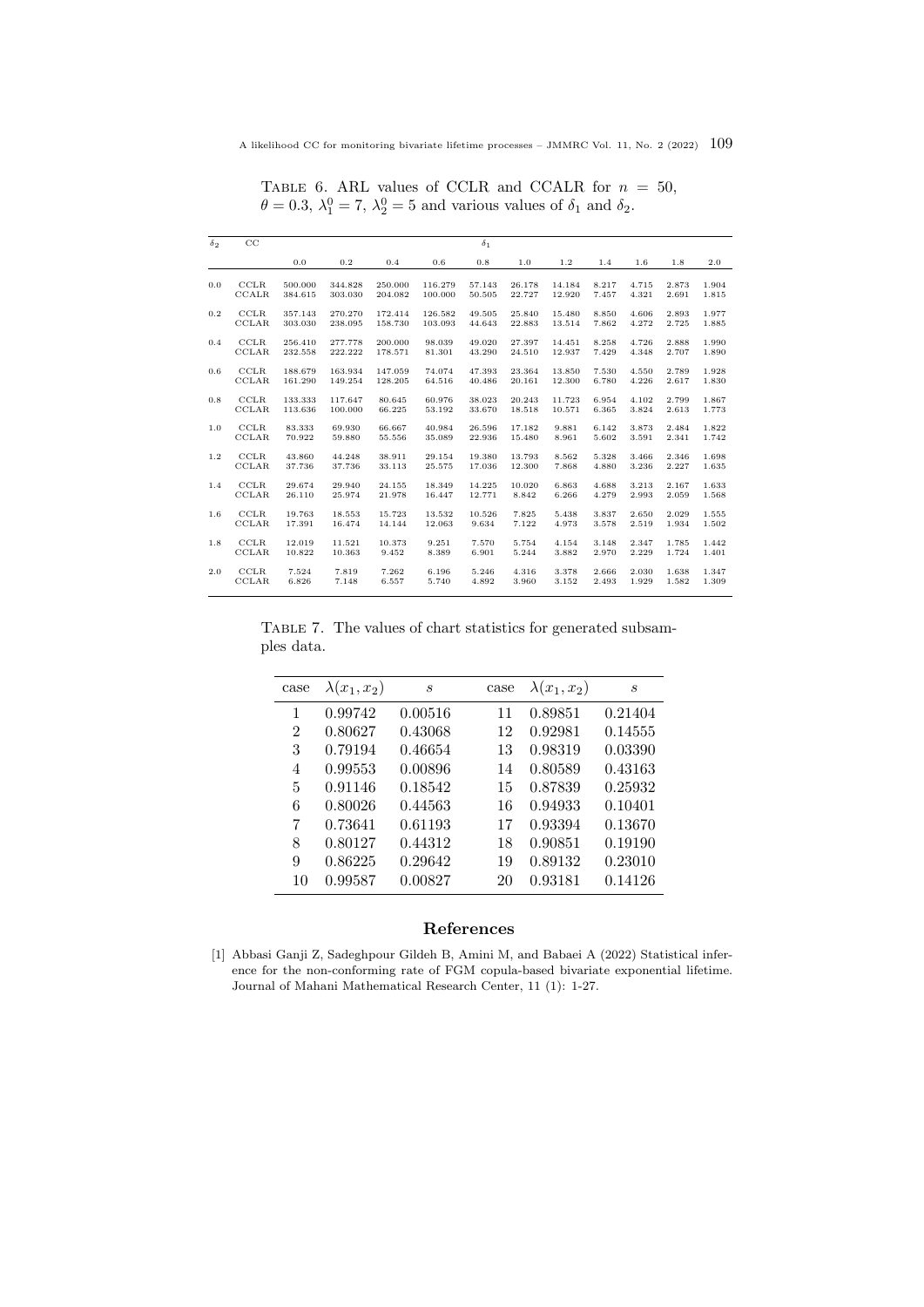<span id="page-13-1"></span>

FIGURE 1. ARL curves of CCLR and CCALR in cases where  $n=50,\,\alpha=0.3,\,\lambda_1=7,\,\lambda_2=5$  and (a)  $\delta_2=0.0,\,({\rm b})\delta_2=0.6,$  $(c)\delta_2 = 1.0, (d)\delta_2 = 1.6.$ 

<span id="page-13-2"></span>

FIGURE 2. ARL curves of CCLR and CCALR in cases where  $n = 50, \ \alpha = 0.3, \ \lambda_1 = 7, \ \lambda_2 = 5 \text{ and (a) } \delta_1 = 0.0, \ (b) \delta_1 = 0.8.$ 

<span id="page-13-0"></span>[2] Apley DW, & Shi J (1999) The GLRT for statistical process control of auto correlated processes. IIE Transactions, 31 (12): 1123-1134.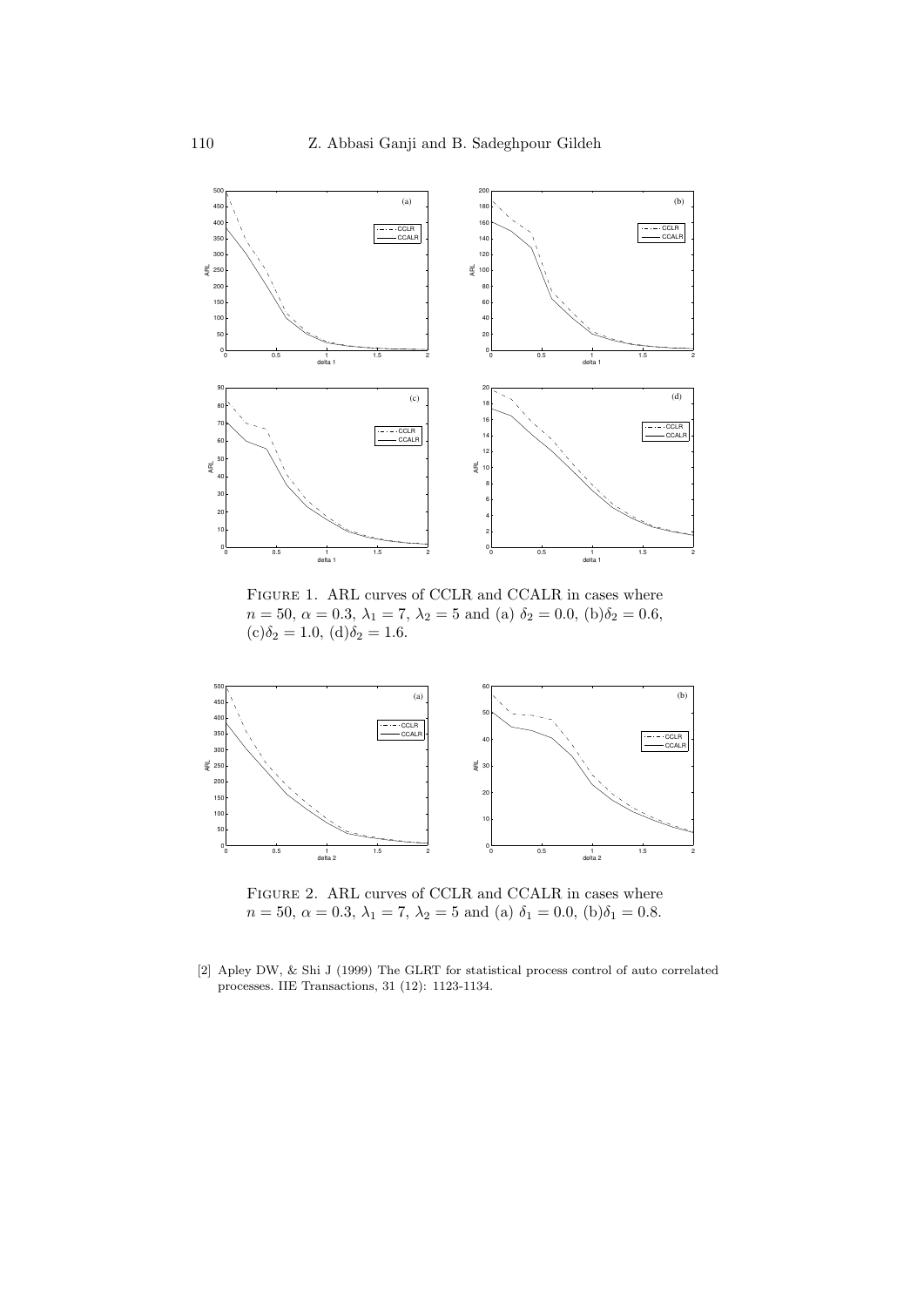<span id="page-14-0"></span>

Figure 3. CCLR (the above one) and CCALR (the below one) for process 1.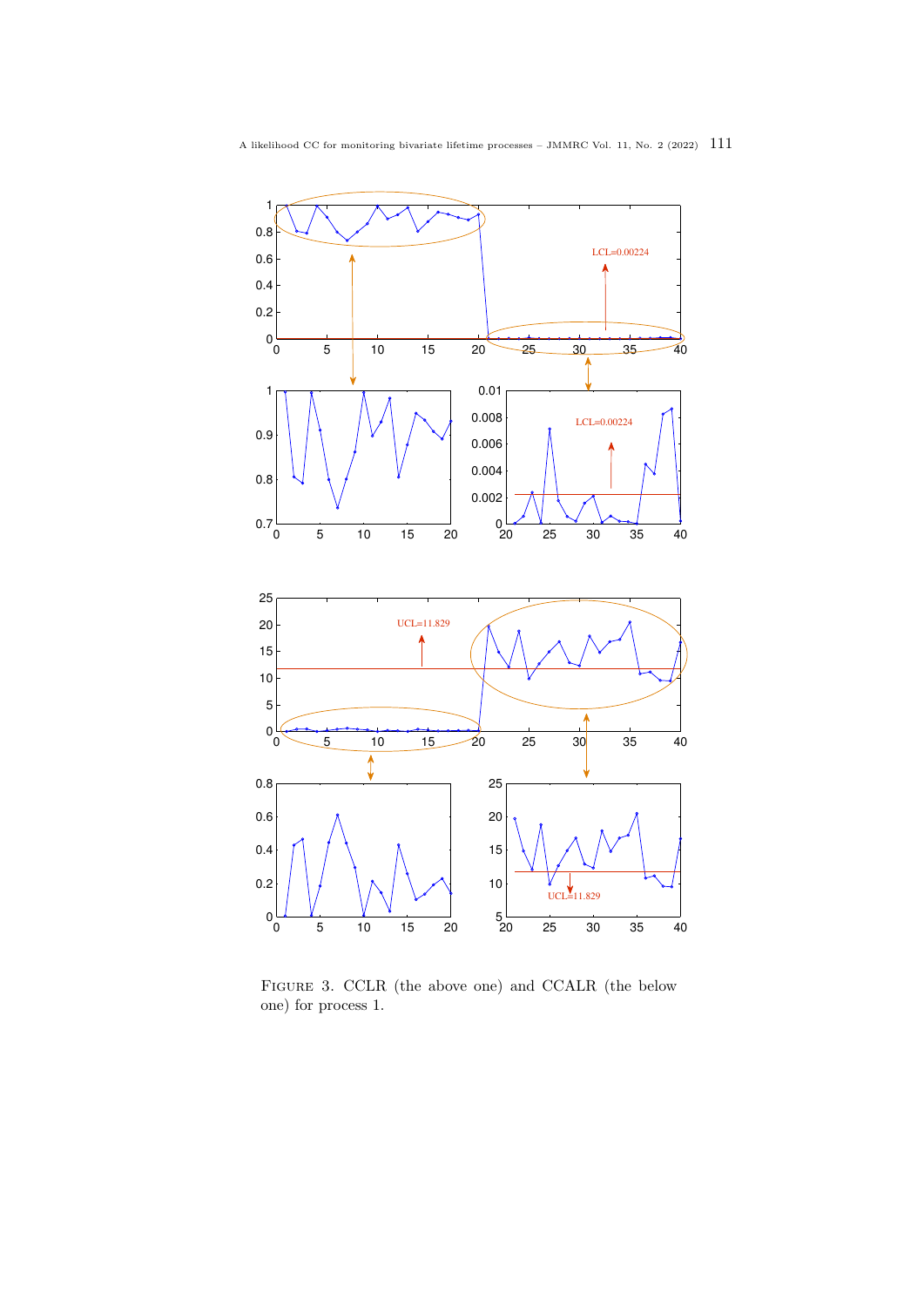

Figure 4. CCLR (the above one) and CCALR (the below one) for process 2.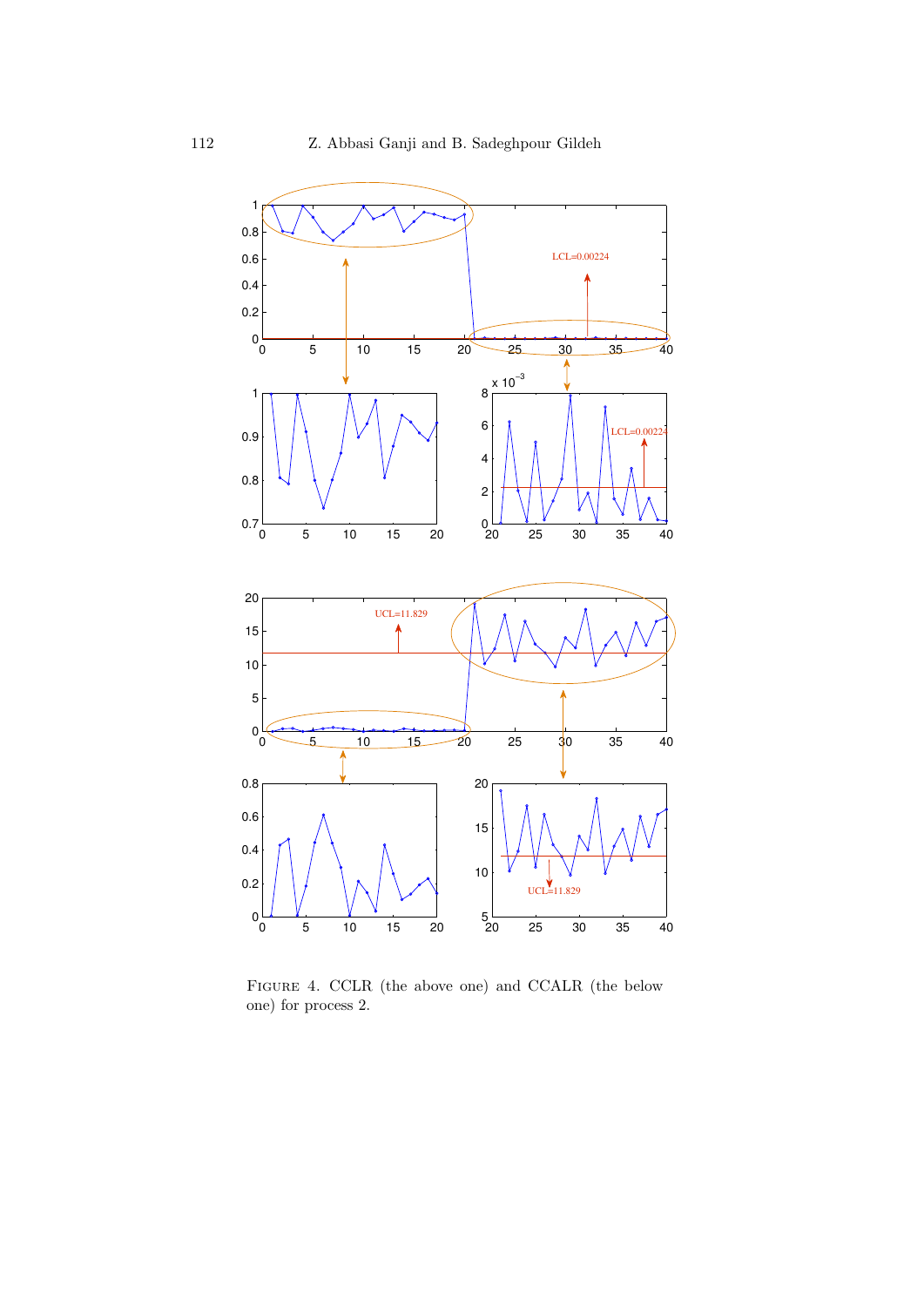

Figure 5. CCLR (the above one) and CCALR (the below one) for process 3.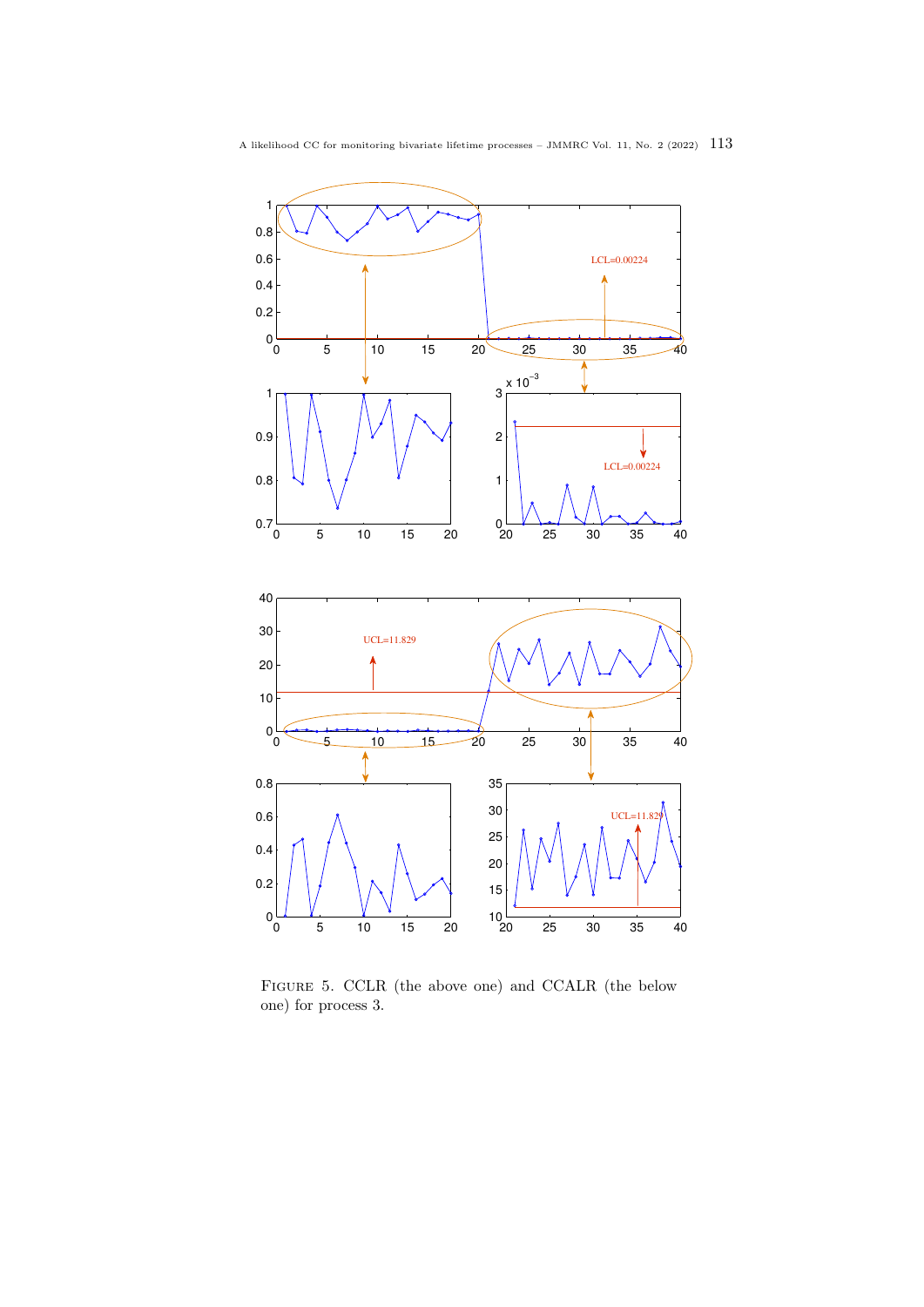

Figure 6. CCLR (the above one) and CCALR (the below one) for process 4.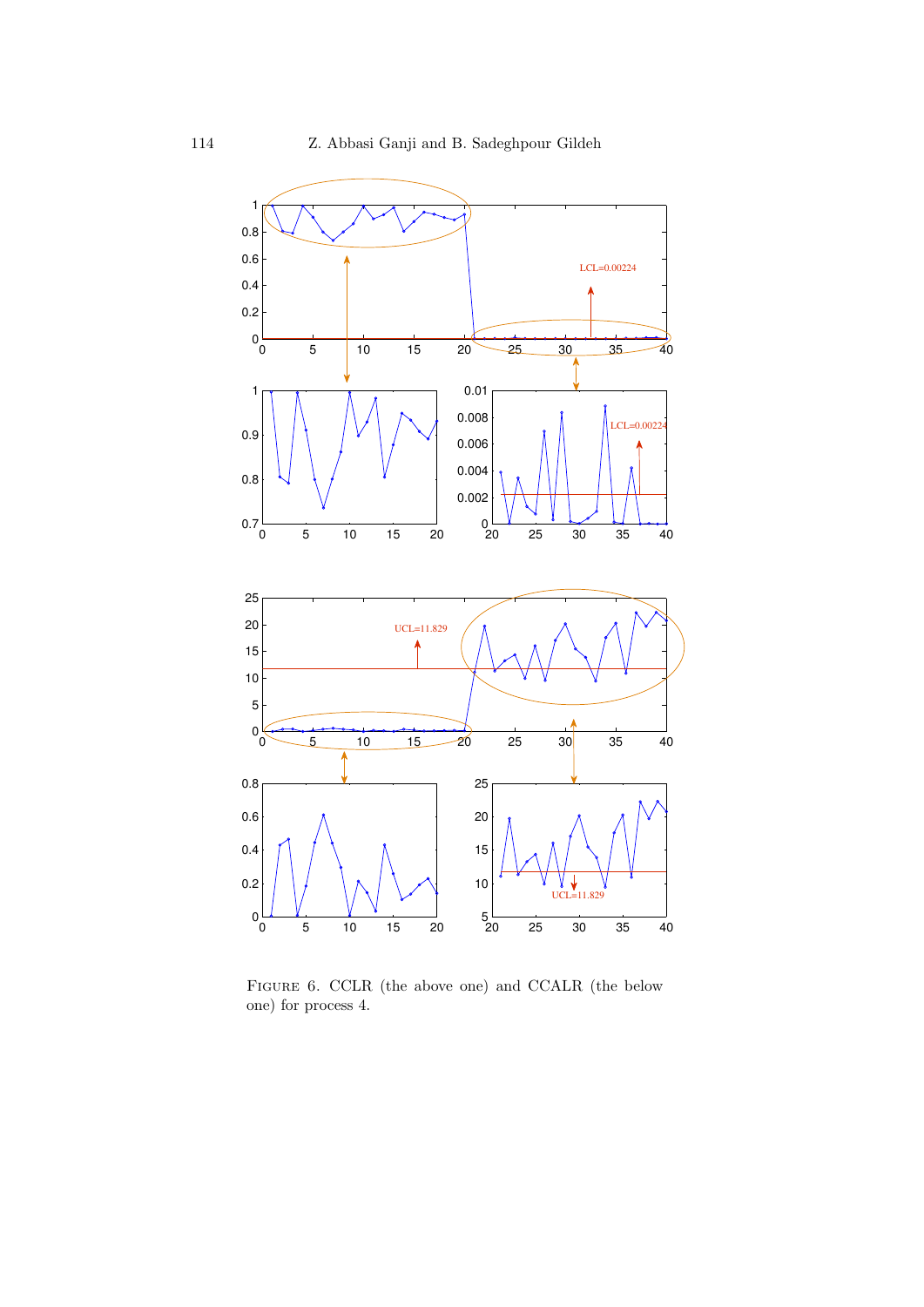

Figure 7. CCLR (the above one) and CCALR (the below one) for process 5.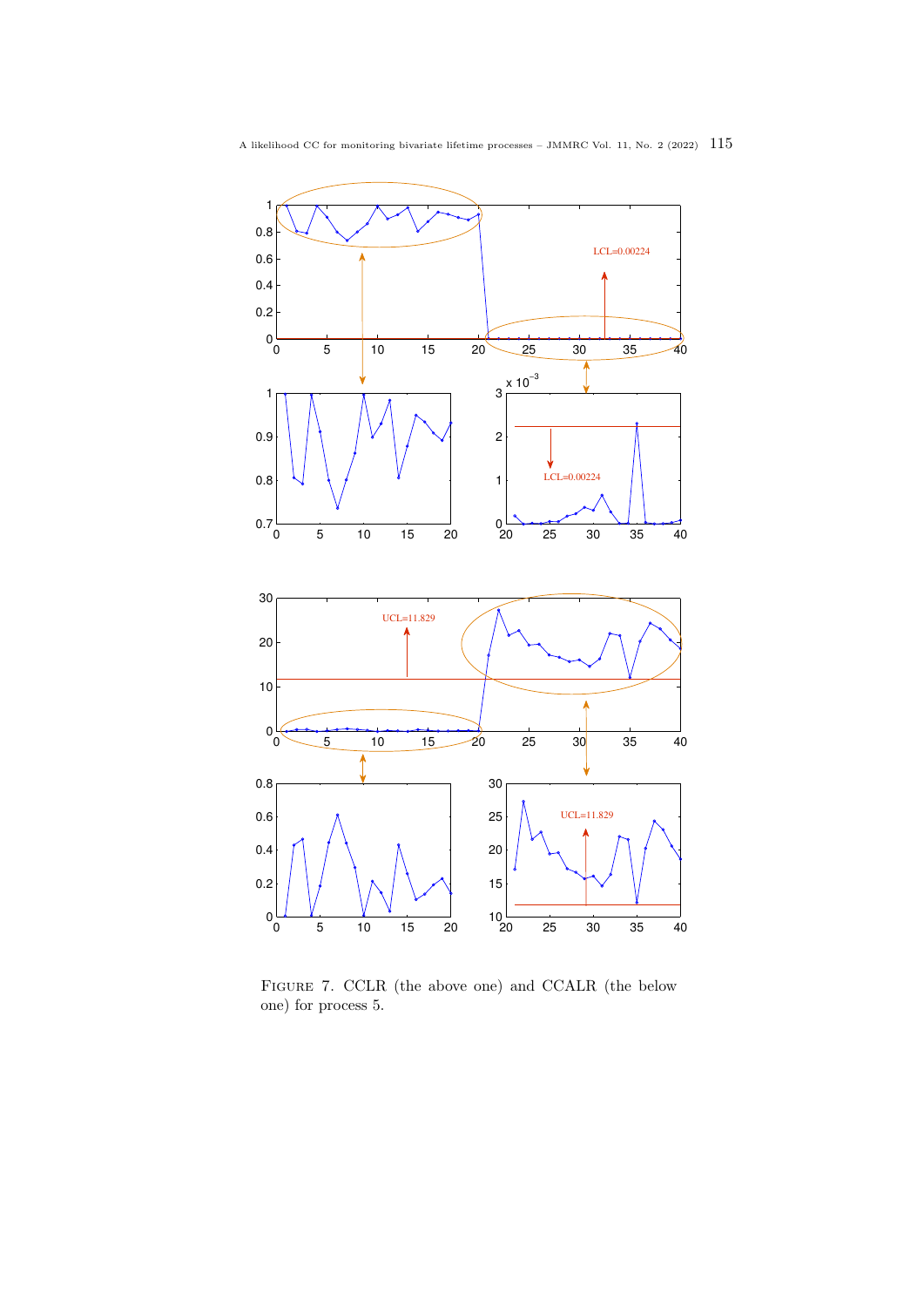<span id="page-19-0"></span>

Figure 8. CCLR (the above one) and CCALR (the below one) for process 6.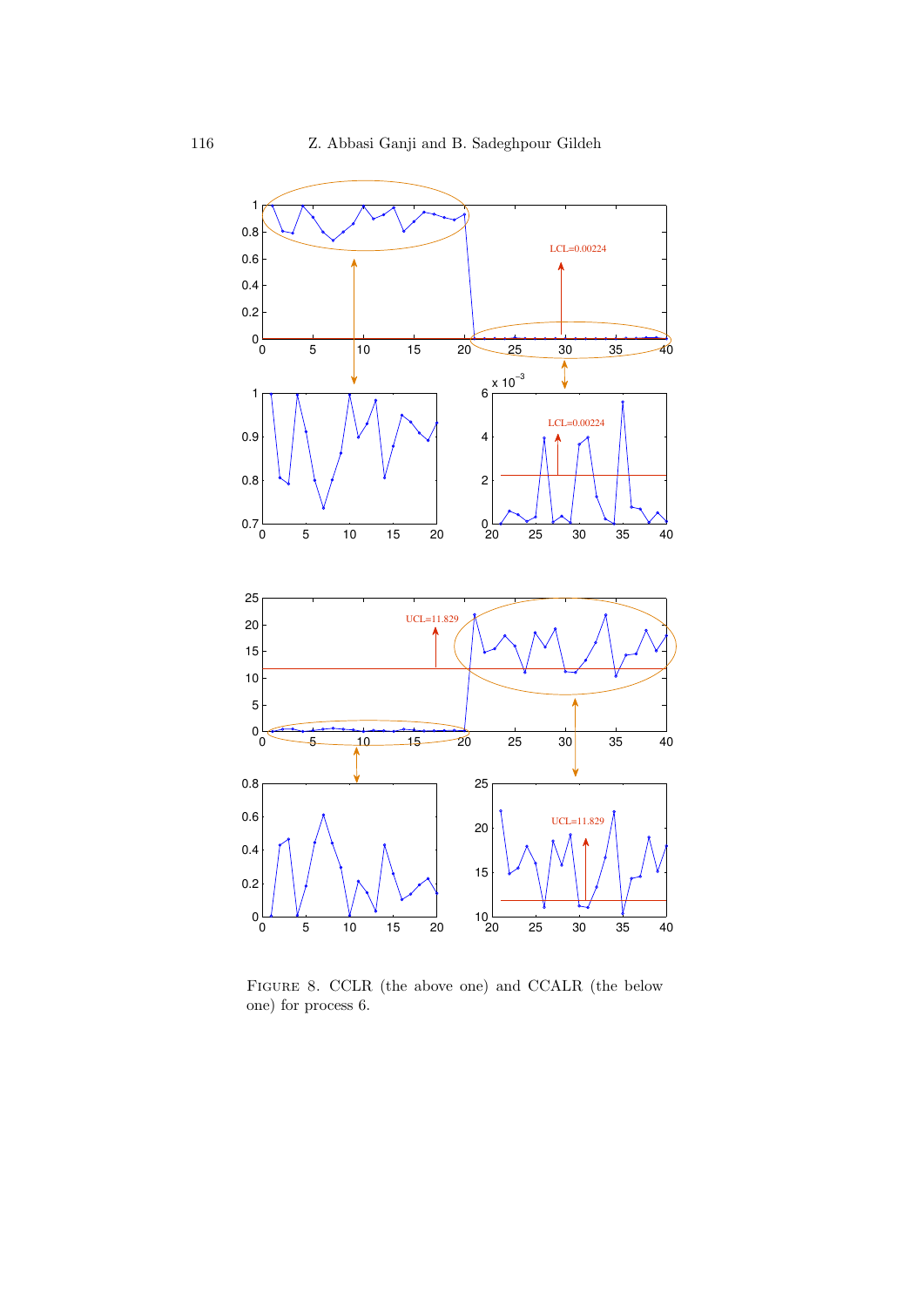<span id="page-20-15"></span>Table 8. The values of six new quality levels for generated subsamples data.

| process $\lambda'_1$ $\lambda'_2$ |                 |                | process $\lambda'_1$ $\lambda'_2$ |                 |  |
|-----------------------------------|-----------------|----------------|-----------------------------------|-----------------|--|
|                                   | $3.9 \quad 5.0$ |                |                                   | 7.0 2.8         |  |
| $\mathcal{D}_{\mathcal{L}}$       |                 | $4.0\quad 5.0$ | 5                                 | $4.5 \quad 3.0$ |  |
| 3                                 | $7.0 \quad 2.5$ |                | в.                                | $5.0 \quad 3.0$ |  |

- <span id="page-20-13"></span>[3] Cadre B, Pelletier B, Pudlo P (2013) Estimation of density level sets with a given probability content. Journal of Nonparametric Statistics 25 (1): 261-272.
- <span id="page-20-1"></span>[4] Capizzi G, Masarotto G (2008) Practical design of generalized likelihood ratio control charts for autocorrelated data. Technometrics 50: 357-370.
- <span id="page-20-14"></span>[5] Liu SQ, Su Q, Li P (2014) Research on the quality stability evaluation and monitoring based on the pre-control chart. International Journal of Quality & Reliability Management 31 (9): 966-982.
- <span id="page-20-0"></span>[6] MacCarthy BL, Wasusri T (2002) A review of non-standard applications of statistical process control (SPC) charts. International Journal of Quality & Reliability Management 19 (3): 295-320.
- <span id="page-20-8"></span>[7] Qi D, Li Z, Zi X, Wang Z (2017) Weighted likelihood ratio chart for statistical monitoring of queuing systems. Quality and Reliability Engineering International 14 (1): 19-30.
- <span id="page-20-9"></span>[8] Qi D, Wang Z, Zi X, Li Z (2016) Phase II monitoring of generalized linear profiles using weighted likelihood ratio charts. Computers & Industrial Engineering 94: 178-187.
- <span id="page-20-11"></span>[9] Sklar AW (1959) Fonctions de répartition à n dimension et leurs marges. Publications de l'Institut de Statistique de l'Université de Paris, 8: 229-231.
- <span id="page-20-12"></span>[10] Verdier G (2013) Application of copulas to multivariate control charts. Journal of Statistical Planning and Inference 143: 2151-2159.
- <span id="page-20-10"></span>[11] Wu C, Yu M, Zhuang F (2017) Properties and enhancements of robust likelihood CUSUM control chart. Computers & Industrial Engineering 114: 80-100.
- <span id="page-20-6"></span>[12] Xu L, Peng Y, Reynolds MR (2015) An individuals generalized likelihood ratio control chart for monitoring linear profiles. Quality and Reliability Engineering International 31 (4): 589-599.
- <span id="page-20-5"></span>[13] Xu L, Wang S, Reynolds MR (2013) A generalized likelihood ratio control chart for monitoring the process mean subject to linear drifts. Quality and Reliability Engineering International 29 (4): 545-553.
- <span id="page-20-2"></span>[14] Zhang J, Li Z, Wang Z (2009) Control chart based on likelihood ratio for monitoring linear profiles. Computational Statistics and Data Analysis 53 (4): 1440-1448.
- <span id="page-20-3"></span>[15] Zhang J, Zou C, Wang Z (2010) A control chart based on likelihood ratio test for monitoring process mean and variability. Quality and Reliability Engineering international 26: 63-73.
- <span id="page-20-4"></span>[16] Zhou Q, Luo Y, Wang Z (2010) A control chart based on likelihood ratio test for detecting patterned mean and variance shifts. Computational Statistics and Data Analysis 54: 1634-1645.
- <span id="page-20-7"></span>[17] Zhou Q, Zou C, Wang Z, Jiang W (2012) Likelihood-based EWMA charts for monitoring poisson count data with time-varying sample sizes. Journal of American Statistical Association 107 (499): 1049-1062.